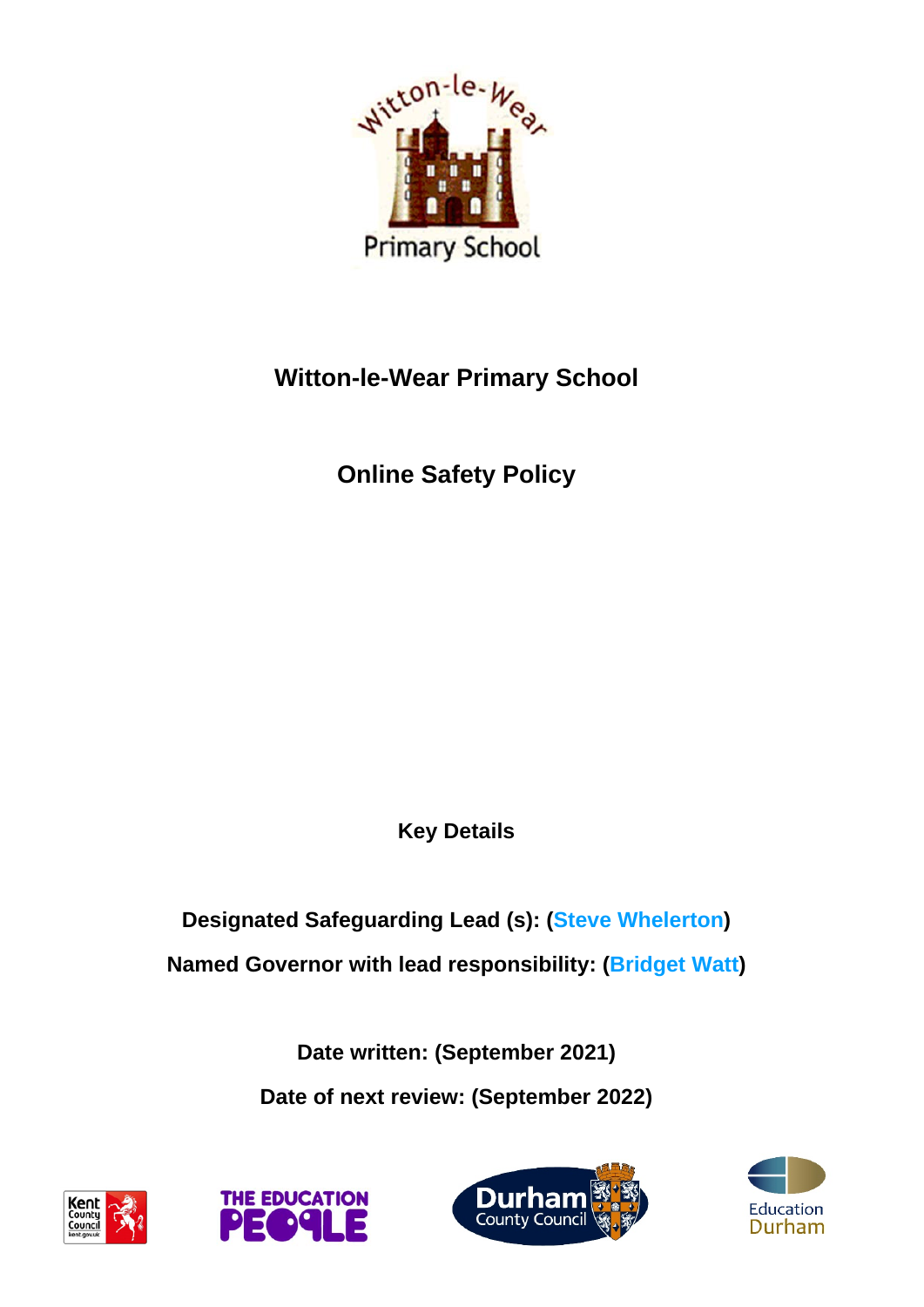#### **This policy will be reviewed at least annually. It will also be revised following any concerns and/or updates to national and local guidance or procedure.**

The online safety policy should be recognised as a safeguarding policy, not a technical or computing policy and falls within the role and responsibilities the Designated Safeguarding Lead (DSL). There is no requirement for educational settings to have a separate online safety policy if online safety issues are appropriately addressed within other policies; this decision will be down to leaders and managers. If online safety is embedded within existing documents, settings should ensure that their community is aware of how and where to locate safety information, especially regarding responding to and reporting specific online safety concerns.

We encourage all educational settings to ensure that their online safety policy is individualised for their own specific context, to ensure that it is fit for purpose. It will not be appropriate for educational settings to adopt this template in its entirety; some statements will be more relevant to some settings than others.

This policy template requires leaders, managers and DSLs to adapt the content to include specific local information such as their own named points of contact, as well as their specific procedures and expectations. These decisions and details will vary from setting to setting, so this template should be used as a starting framework.

#### **Disclaimer**

Both Durham County Council and The Education People make every effort to ensure that the information in this document is accurate and up-to-date. If errors are brought to our attention, we will correct them as soon as practicable.

The copyright of these materials is held by The Education People. However, educational settings that work with children and young people are granted permission to use all or part of the materials for not for profit use, providing the Education People copyright is acknowledged and we are informed of its use.

This has been localised with the permission of Kent County Council.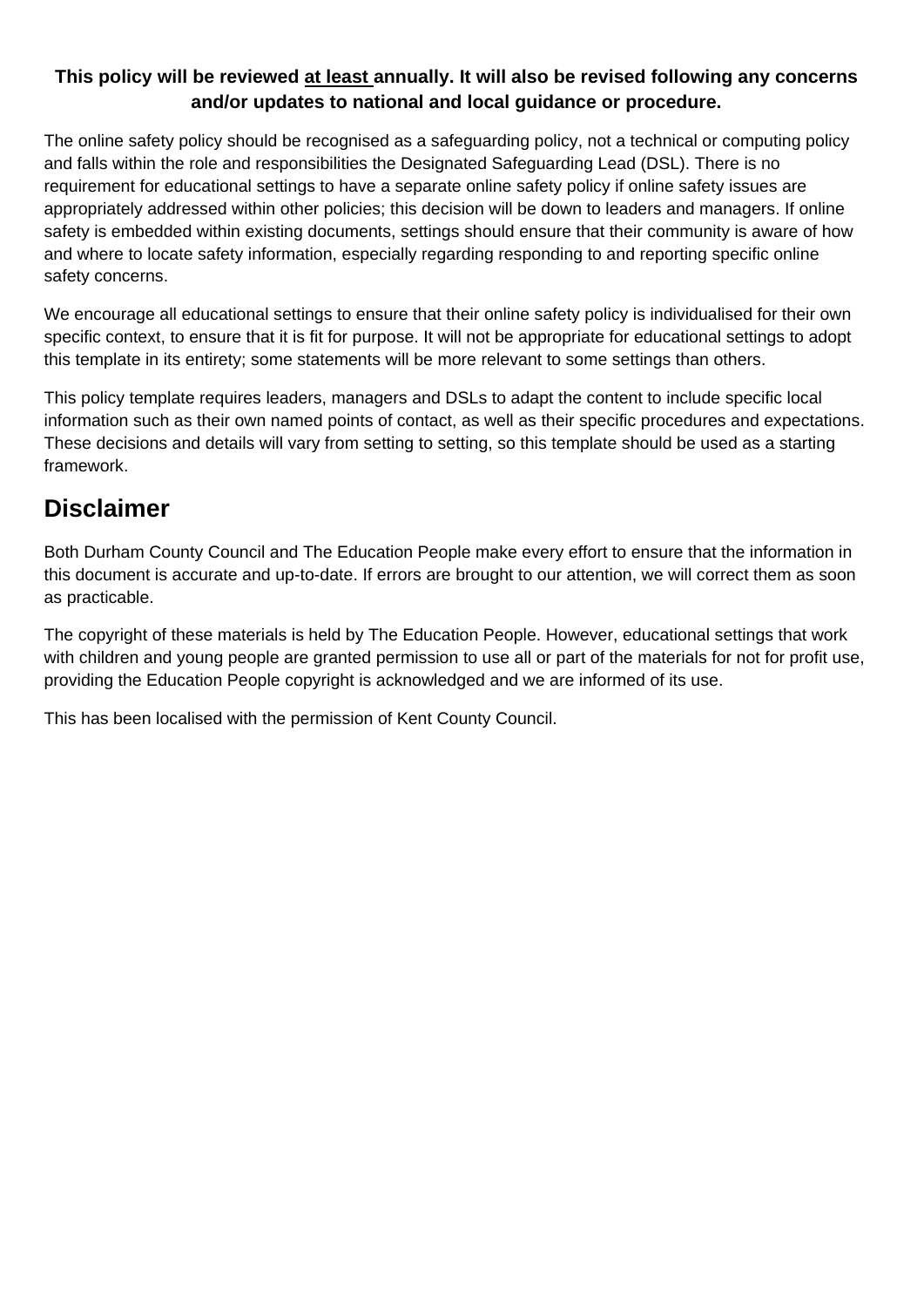## Contents

| 1. |                                                                                                                        |  |
|----|------------------------------------------------------------------------------------------------------------------------|--|
| 2. |                                                                                                                        |  |
|    | a.                                                                                                                     |  |
| 3. |                                                                                                                        |  |
| 4. |                                                                                                                        |  |
|    | a.                                                                                                                     |  |
|    | b.                                                                                                                     |  |
|    | c.                                                                                                                     |  |
|    | d.                                                                                                                     |  |
|    | It is the responsibility of learners (at a level that is appropriate to their individual age and ability) to:  8<br>e. |  |
|    | f.                                                                                                                     |  |
| 5. |                                                                                                                        |  |
|    | a.                                                                                                                     |  |
|    | b.                                                                                                                     |  |
|    | c.                                                                                                                     |  |
|    | d.                                                                                                                     |  |
| 6. |                                                                                                                        |  |
| 7. |                                                                                                                        |  |
|    | a.                                                                                                                     |  |
|    | b.                                                                                                                     |  |
|    | c.                                                                                                                     |  |
|    | d.                                                                                                                     |  |
|    | e.                                                                                                                     |  |
|    | f.                                                                                                                     |  |
|    | g.                                                                                                                     |  |
|    | h.                                                                                                                     |  |
|    | i.                                                                                                                     |  |
|    | j.                                                                                                                     |  |
|    | k.                                                                                                                     |  |
|    | Ι.                                                                                                                     |  |
| 8. |                                                                                                                        |  |
|    | a.                                                                                                                     |  |
|    | b.                                                                                                                     |  |
|    | c.                                                                                                                     |  |
|    | d.                                                                                                                     |  |
| 9. |                                                                                                                        |  |
|    | a.                                                                                                                     |  |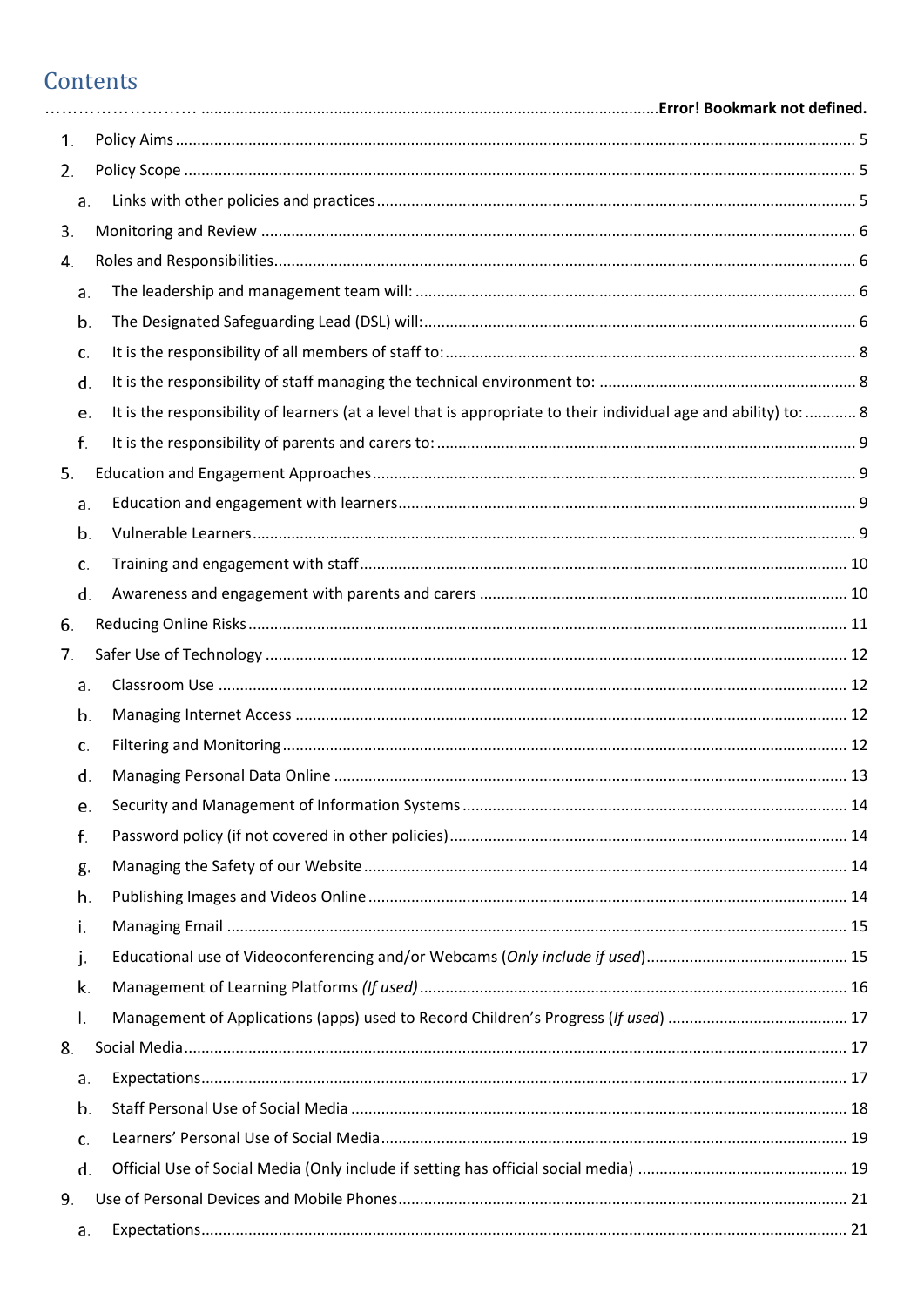| b.  |  |
|-----|--|
| c.  |  |
| d.  |  |
| e.  |  |
| 10. |  |
| a.  |  |
| b.  |  |
| 11. |  |
| a.  |  |
| b.  |  |
| c.  |  |
| d.  |  |
| e.  |  |
| f.  |  |
| 12. |  |
|     |  |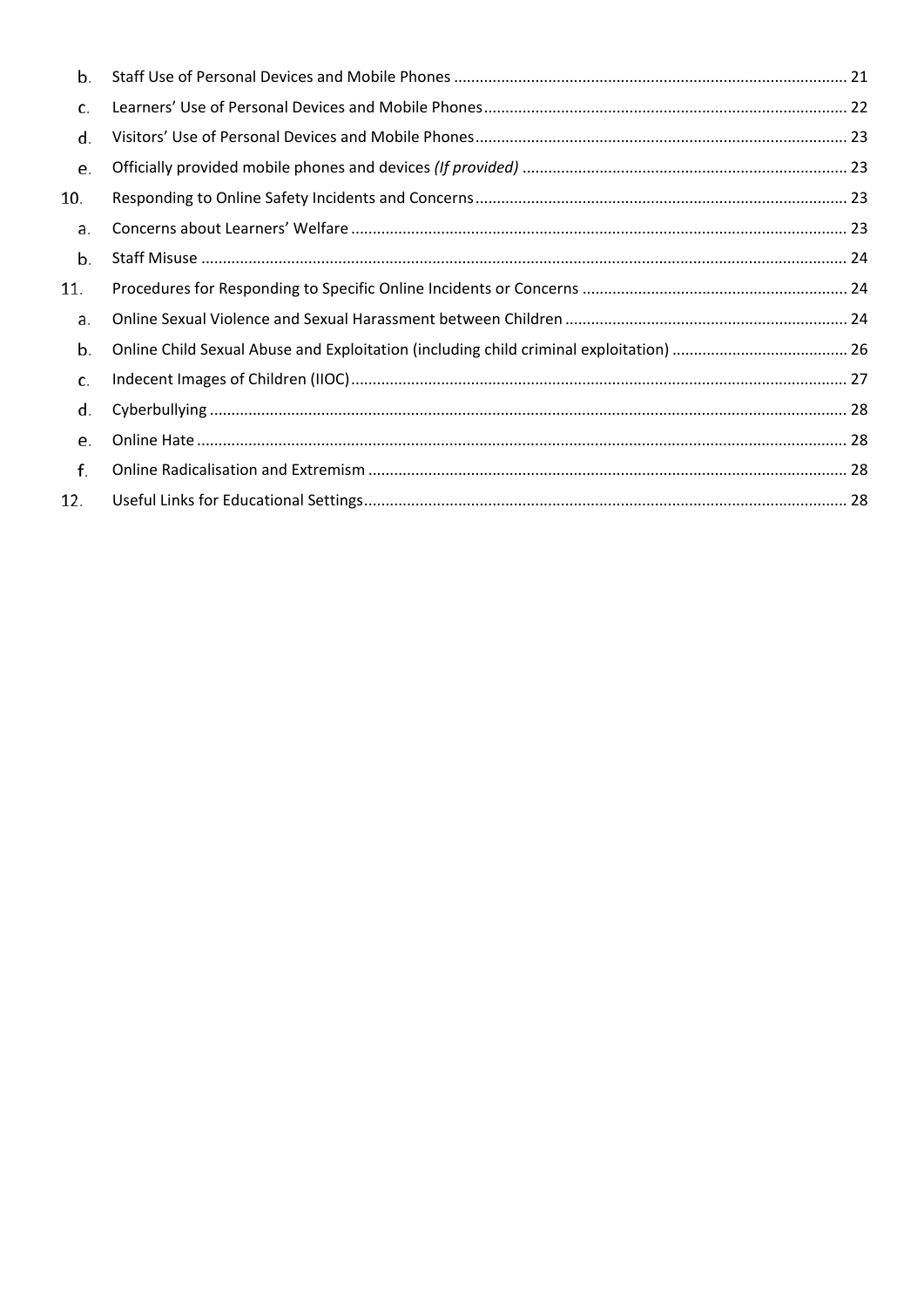# <span id="page-4-0"></span>**Policy Aims**

- This online safety policy has been written by Witton-le-Wear Primary School involving staff, learners and parents/carers, building on the Kent County Council/The Education People/Durham County Council online safety policy template, with specialist advice and input as required.
- It takes into account the DfE statutory guidance ['Keeping Children Safe in Education'](https://www.gov.uk/government/publications/keeping-children-safe-in-education--2) 2021, [Early Years and Foundation Stage](https://www.gov.uk/government/publications/early-years-foundation-stage-framework--2) 2021 '[Working Together to Safeguard Children'](https://www.gov.uk/government/publications/working-together-to-safeguard-children--2) 2018 and the [Durham Safeguarding Children's Partnership](http://www.durham-scp.org.uk/whats-new/) procedures.
- The purpose of Witton-le-Wear Primary School's online safety policy is to:
	- o Safeguard and protect all members of Witton-le-Wear Primary School community online
	- o Identify approaches to educate and raise awareness of online safety throughout the community
	- o Enable all staff to work safely and responsibly, to role model positive behaviour online and to manage professional standards and practice when using technology
	- o Identify clear procedures to use when responding to online safety concerns.
- Witton-le-Wear Primary School identifies that the issues classified within online safety are considerable, but can be broadly categorised into three areas of risk:
	- o **Content:** being exposed to illegal, inappropriate or harmful material
	- o **Contact:** being subjected to harmful online interaction with other users
	- o **Conduct:** personal online behaviour that increases the likelihood of, or causes, harm.

# <span id="page-4-1"></span>**Policy Scope**

- Witton-le-Wear Primary School believe that online safety is an essential part of safeguarding and acknowledges its duty to ensure that all learners and staff are protected from potential harm online.
- Witton-le-Wear Primary School identifies that the internet and associated devices, such as computers, tablets, mobile phones and games consoles, are an important part of everyday life.
- Witton-le-Wear Primary School believes that learners should be empowered to build resilience and to develop strategies to manage and respond to risk online.
- This policy applies to all staff including the governing body, leadership team, teachers, support staff, external contractors, visitors, volunteers and other individuals who work for, or provide services on behalf of the setting (collectively referred to as "staff" in this policy), as well as learners, parents and carers.
- This policy applies to all access to the internet and use of technology, including personal devices, or where learners, staff or other individuals have been provided with setting issued devices for use off-site, such as a work laptops, tablets or mobile phones.

#### <span id="page-4-2"></span>**Links with other policies and practices**

This policy links with several other policies, practices and action plans including:

- o Anti-bullying policy
- o Acceptable Use Policies (AUP) and/or the Code of Conduct/Staff Behaviour policy
- o Behaviour and Discipline policy
- o Child Protection/Safeguarding policy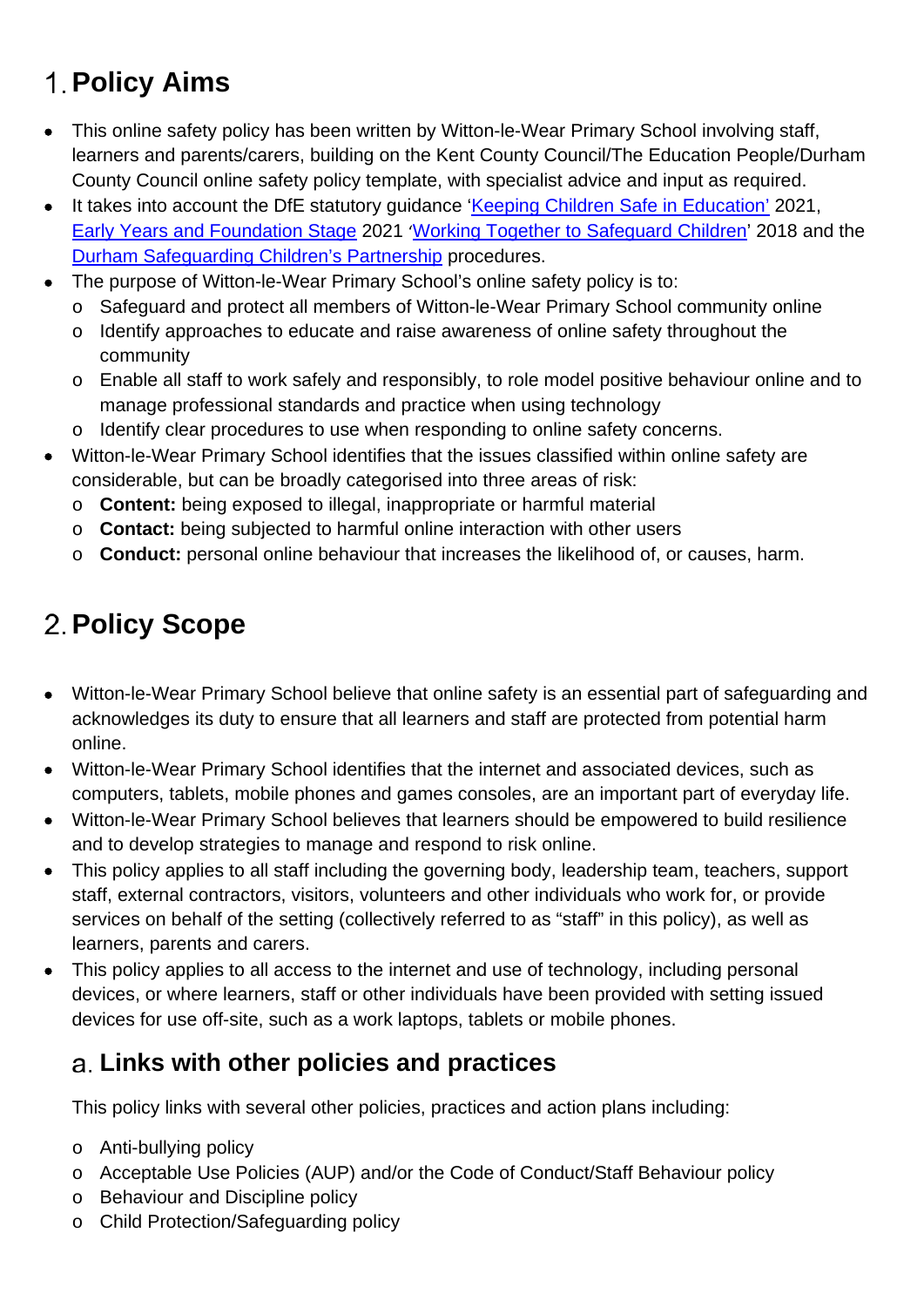- o Confidentiality policy
- o Curriculum policies, such as: Computing, Personal Social and Health Education (PSHE), Citizenship and Relationships and Sex Education (RSE)
- o Data Protection
- o Photographic Consent policy

# <span id="page-5-0"></span>**Monitoring and Review**

- Technology in this area evolves and changes rapidly. Witton-le-Wear Primary School will review this policy at least annually.
	- o The policy will also be revised following any national or local policy requirements, any child protection concerns or any changes to the technical infrastructure.
- We will regularly monitor internet use and evaluate online safety mechanisms to ensure that this policy is consistently applied.
- To ensure they have oversight of online safety, the Head Teacher will be informed of online safety concerns, as appropriate.
- The named governor for safeguarding will report on a regular basis to the governing body on online safety practice and incidents.
- Any issues identified via monitoring will be incorporated into our action planning.

# <span id="page-5-1"></span>**Roles and Responsibilities**

- The Designated Safeguarding Lead (DSL), Steve Whelerton DSL/Sharon Walker Deputy DSL lead responsibility for online safety.
- Witton-le-Wear Primary School recognises that all members of the community have important roles and responsibilities to play with regards to online safety.

## <span id="page-5-2"></span>**The leadership and management team will:**

- Ensure that online safety is viewed as a safeguarding issue and that practice is in line with national and local recommendations and requirements.
- Ensure there are appropriate and up-to-date policies regarding online safety; including a staff acceptable use policy, which covers acceptable use of technology.
- Ensure that suitable and appropriate filtering and monitoring systems are in place and work with technical staff to monitor the safety and security of our systems and networks.
- Ensure that online safety is embedded within a progressive curriculum, which enables all learners to develop an age-appropriate understanding of online safety.
- Support the DSL and any deputies by ensuring they have sufficient time and resources to fulfil their online safety responsibilities.
- Ensure there are robust reporting channels for the community to access regarding online safety concerns, including internal, local and national support.
- Ensure that appropriate risk assessments are undertaken regarding the safe use of technology.
- Audit and evaluate online safety practice to identify strengths and areas for improvement.

## <span id="page-5-3"></span>**The Designated Safeguarding Lead (DSL) will:**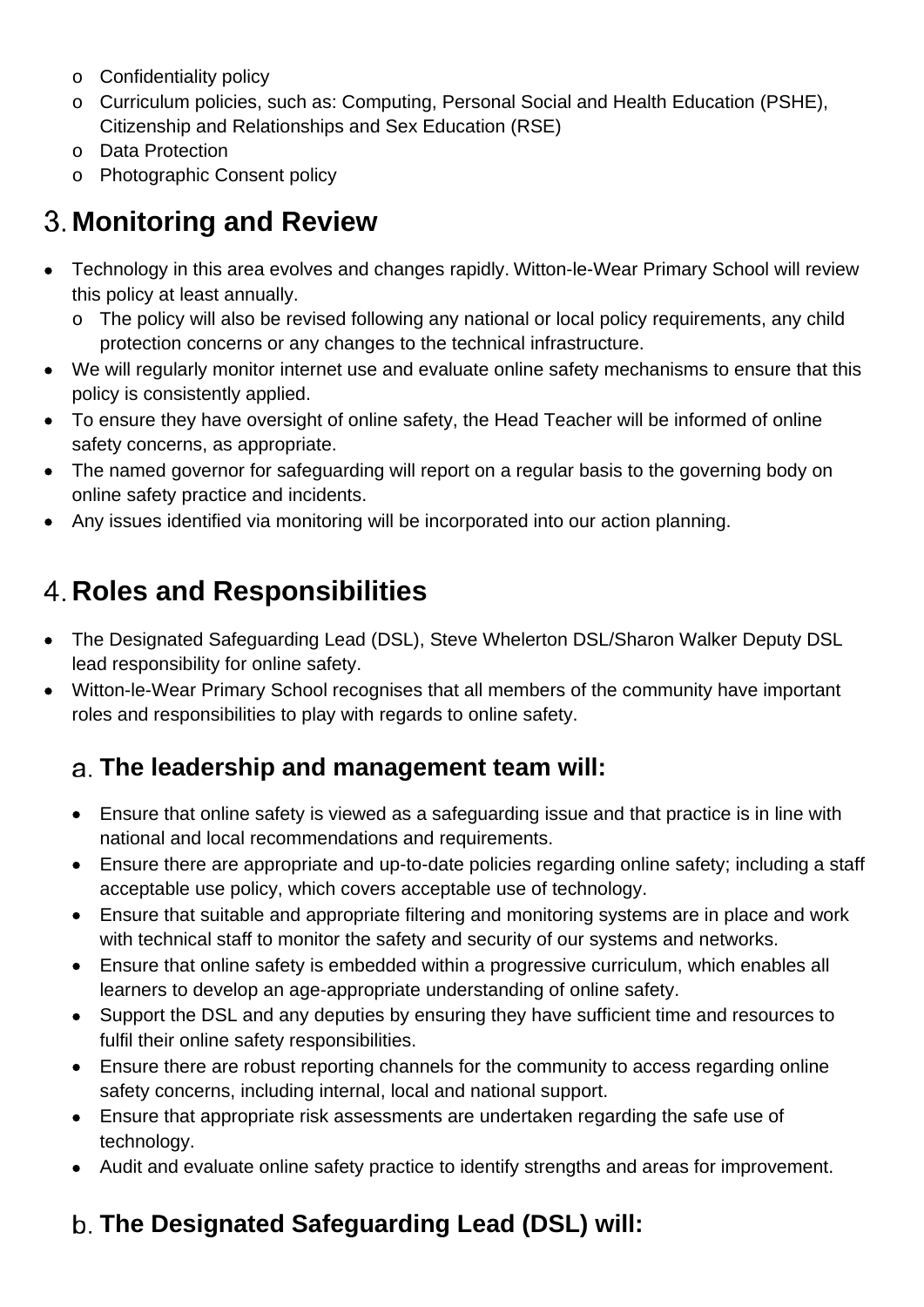- Act as a named point of contact on all online safeguarding issues and liaise with other members of staff or other agencies, as appropriate.
- Work alongside deputy DSLs to ensure online safety is recognised as part of the setting's safeguarding responsibilities and that a coordinated approach is implemented.
- Ensure all members of staff receive regular, up-to-date and appropriate online safety training.
- Access regular and appropriate training and support to ensure they understand the unique risks associated with online safety and have the relevant up to date knowledge required to keep learners safe online.
- Access regular and appropriate training and support to ensure they recognise the additional risks that learners with SEN and disabilities (SEND) face online.
- Keep up-to-date with current research, legislation and trends regarding online safety and communicate this with the community, as appropriate.
- Work with staff to coordinate participation in local and national events to promote positive online behaviour, such as Safer Internet Day.
- Ensure that online safety is promoted to parents, carers and the wider community, through a variety of channels and approaches.
- Maintain records of online safety concerns, as well as actions taken, as part of the settings safeguarding recording mechanisms.
- Monitor online safety incidents to identify gaps and trends, and use this data to update the education response, policies and procedures.
- Report online safety concerns, as appropriate, to the Governing Body.
- Work with the leadership team to review and update online safety policies on a regular basis (at least annually) with stakeholder input.
- Meet regularly termly with the governor with a lead responsibility for safeguarding/ online safety.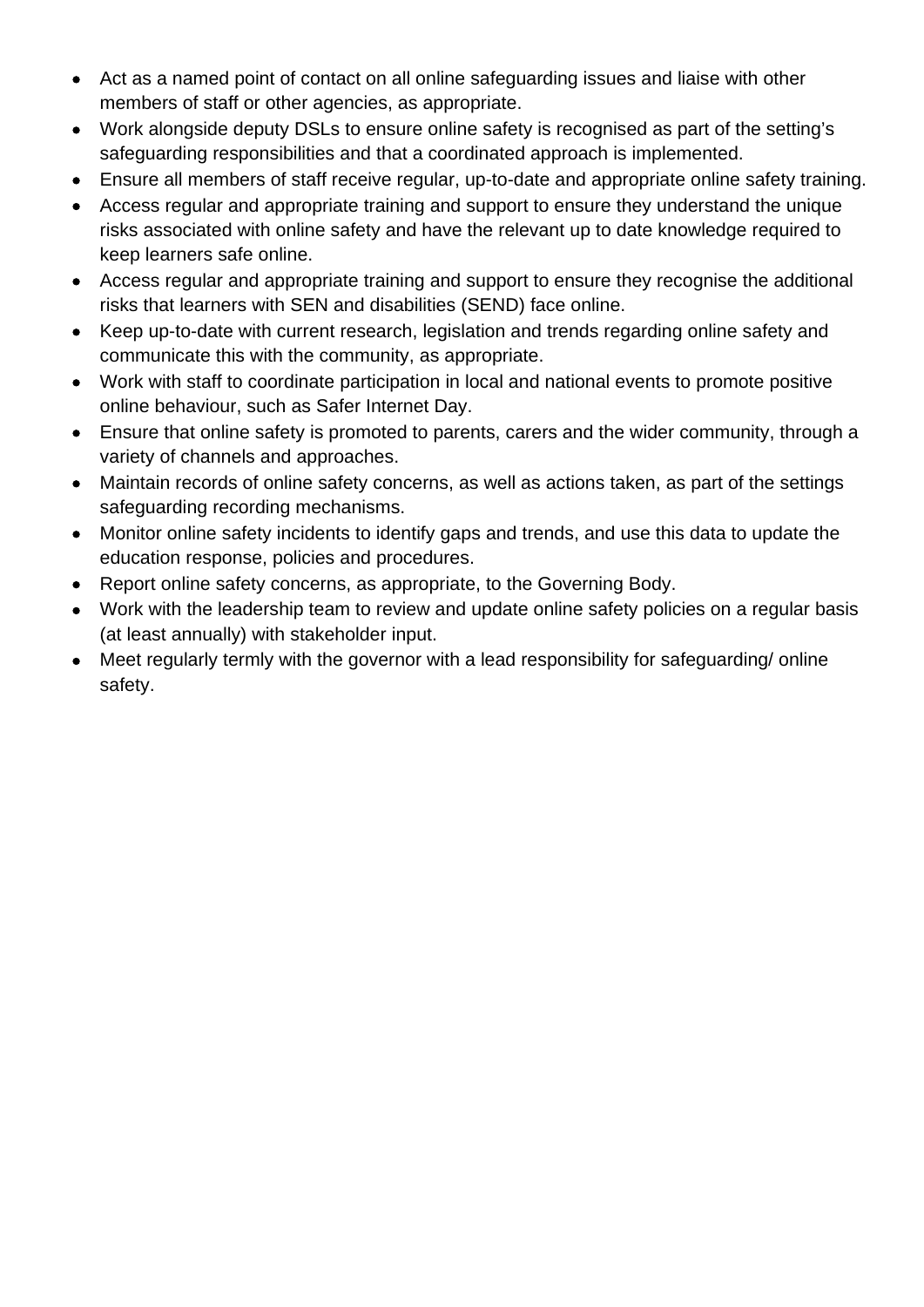## <span id="page-7-0"></span>**It is the responsibility of all members of staff to:**

- Contribute to the development of online safety policies.
- Read and adhere to the online safety policy and acceptable use policies.
- Take responsibility for the security of setting systems and the data they use or have access to.
- Model good practice when using technology and maintain a professional level of conduct in their personal use of technology, both on and off site.
- Embed online safety education in curriculum delivery, wherever possible.
- Have an awareness of a range of online safety issues and how they may be experienced by the children in their care.
- Identify online safety concerns and take appropriate action by following the settings safeguarding policies and procedures.
- Know when and how to escalate online safety issues, including signposting to appropriate support, internally and externally.
- Take personal responsibility for professional development in this area.

#### <span id="page-7-1"></span>**It is the responsibility of staff managing the technical environment to:**

- Provide technical support and perspective to the DSL and leadership team, especially in the development and implementation of appropriate online safety policies and procedures.
- Implement appropriate security measures as directed by the DSL and leadership team *(Firewalls, password etc)* to ensure that the setting's IT infrastructure/system is secure and not open to misuse or malicious attack, whilst allowing learning opportunities to be maximised.
- Ensure that our filtering policy is applied and updated on a regular basis; responsibility for its implementation is shared with the leadership team.
- Ensure that our monitoring systems are applied and updated on a regular basis; responsibility for its implementation is shared with the leadership team
- Ensure appropriate access and technical support is given to the DSL (and/or deputy) to our filtering and monitoring systems, to enable them to take appropriate safeguarding action if/when required.

## <span id="page-7-2"></span>**It is the responsibility of learners (at a level that is appropriate to their individual age and ability) to:**

- Engage in age appropriate online safety education opportunities.
- Contribute to the development of online safety policies.
- Read and adhere to the acceptable use policies.
- Respect the feelings and rights of others, both on and offline.
- Take responsibility for keeping themselves and others safe online.
- Seek help from a trusted adult, if there is a concern online, and support others that may be experiencing online safety issues.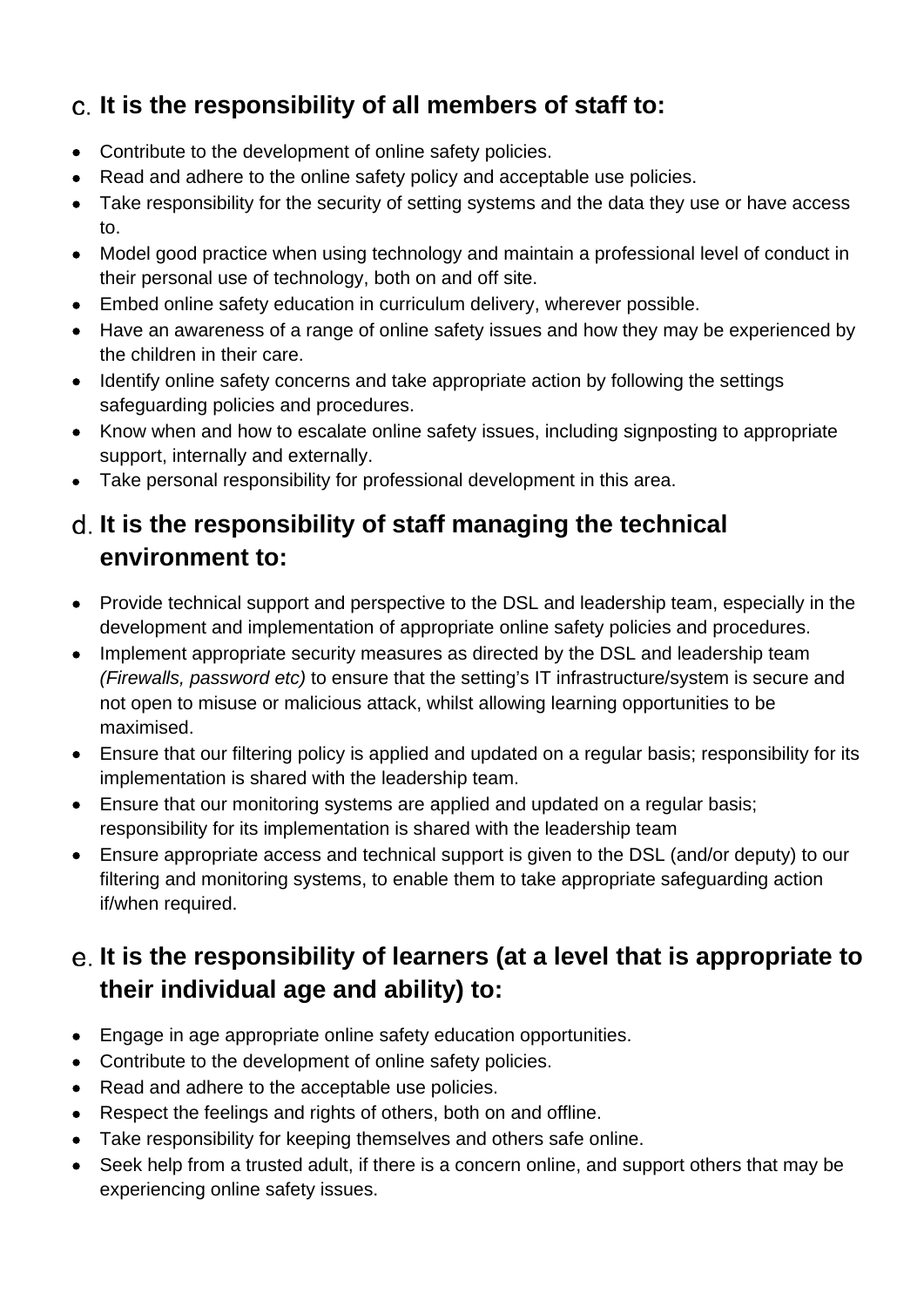## <span id="page-8-0"></span>**It is the responsibility of parents and carers to:**

- Read the acceptable use policies and encourage their children to adhere to them.
- Support our online safety approaches by discussing online safety issues with their children and reinforcing appropriate and safe online behaviours at home.
- Role model safe and appropriate use of technology and social media.
- Abide by the home-school agreement and/or acceptable use policies*.*
- Identify changes in behaviour that could indicate that their child is at risk of harm online.
- Seek help and support from the setting, or other appropriate agencies, if they or their child encounter risk or concerns online.
- Contribute to the development of the online safety policies.
- Use our systems, such as See-saw, and other network resources, safely and appropriately.
- Take responsibility for their own awareness in relation to the risks and opportunities posed by new and emerging technologies.

# <span id="page-8-1"></span>**Education and Engagement Approaches**

#### <span id="page-8-2"></span>**Education and engagement with learners**

- The setting will establish and embed a progressive online safety curriculum to raise awareness and promote safe and responsible internet use amongst learners by:
	- o Ensuring education regarding safe and responsible use precedes internet access.
	- o Including online safety in Personal, Social, Health and Economic (PSHE), Relationships and Sex Education (RSE) and computing programmes of study.
	- o Reinforcing online safety messages whenever technology or the internet is in use.
	- o Educating learners in the effective use of the internet to research; including the skills of knowledge location, retrieval and evaluation.
	- o Teaching learners to be critically aware of the materials they read and shown how to validate information before accepting its accuracy.
- The setting will support learners to read and understand the acceptable use policies in a way which suits their age and ability by:
	- o Displaying acceptable use posters in all rooms with internet access.
	- o Informing learners that network and internet use will be monitored for safety and security purposes and in accordance with legislation.
	- o Implementing appropriate peer education approaches.
	- o Providing online safety education and training as part of the transition programme across the key stages and when moving between establishments.
	- o Seeking learner voice when writing and developing online safety policies and practices, including curriculum development and implementation.
	- o Using support, such as external visitors, where appropriate, to complement and support our internal online safety education approaches.

## <span id="page-8-3"></span>**Vulnerable Learners**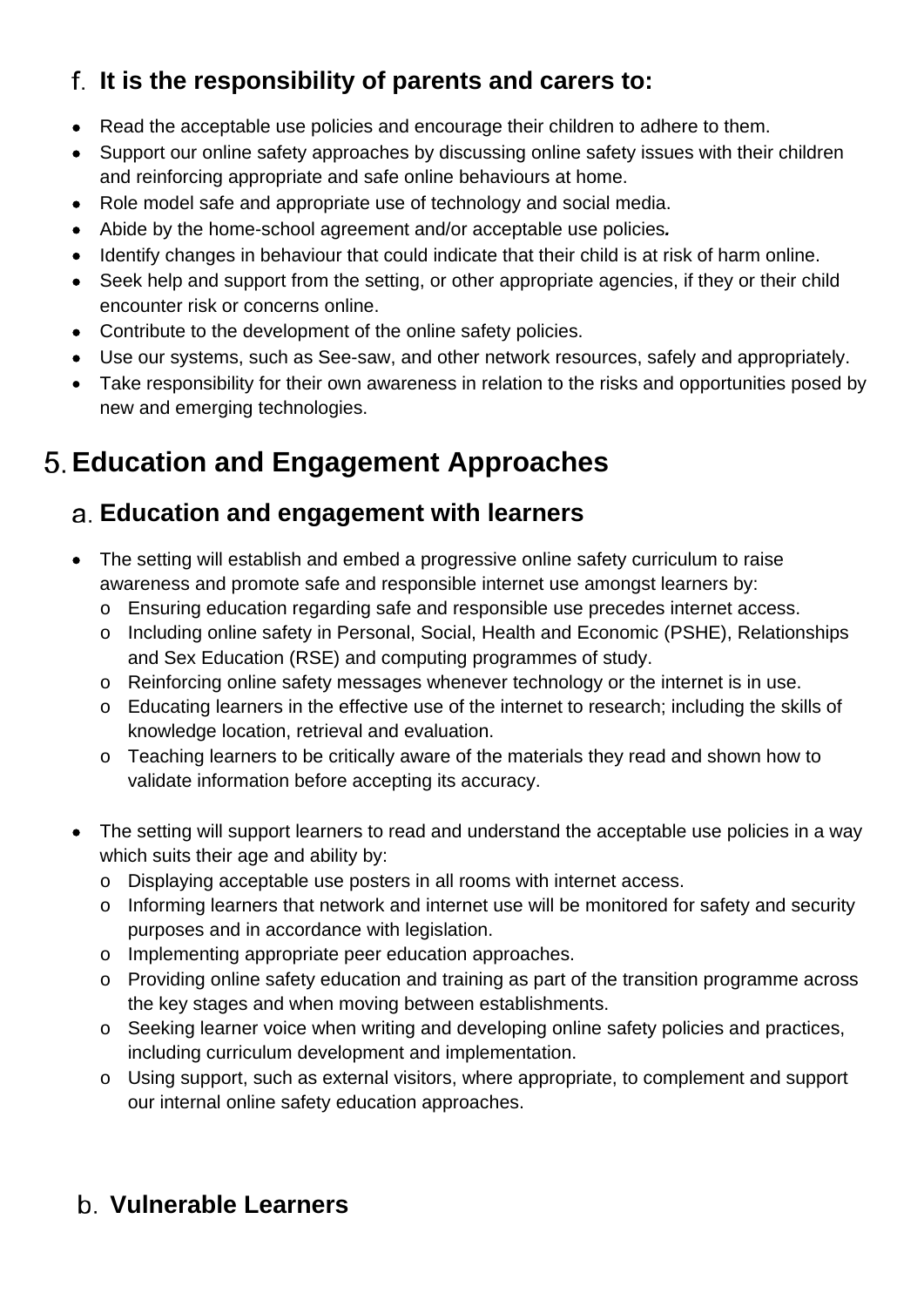- Witton-le-Wear Primary School recognises that some learners are more vulnerable online due to a range of factors. This may include, but is not limited to, children in care, children with Special Educational Needs and Disabilities (SEND) or mental health needs, children with English as an additional language (EAL) and children experiencing trauma or loss.
- Witton-le-Wear Primary School will ensure that differentiated and ability appropriate online safety education, access and support is provided to vulnerable learners.
- When implementing an appropriate online safety policy and curriculum, Witton-le-Wear Primary School will seek input from specialist staff as appropriate, including the SENCO (Sophie Foster).

## <span id="page-9-0"></span>**Training and engagement with staff**

We will:

- Provide and discuss the online safety policy and procedures with all members of staff as part of induction.
- Provide up-to-date and appropriate online safety training for all staff on a regular basis, with at least annual updates.
	- o Staff briefing training sessions online safety
	- o This will cover the potential risks posed to learners (Content, Contact and Conduct), as well as our professional practice expectations.
- Recognise the expertise staff build by undertaking safeguarding training and managing safeguarding concerns and provide opportunities for staff to contribute to and shape online safety policies and procedures.
- Make staff aware that our IT systems are monitored, and that activity can be traced to individual users; staff will be reminded to behave professionally and in accordance with our policies when accessing our systems and devices.
- Make staff aware that their online conduct outside of the setting, including personal use of social media, could have an impact on their professional role and reputation.
- Highlight useful educational resources and tools which staff should use, according to the age and ability of the learners.
- Ensure all members of staff are aware of the procedures to follow regarding online safety concerns affecting learners, colleagues or other members of the community.

## <span id="page-9-1"></span>**Awareness and engagement with parents and carers**

- Witton-le-Wear Primary School recognises that parents and carers have an essential role to play in enabling children and young people to become safe and responsible users of the internet and associated technologies.
- We will build a partnership approach to online safety with parents and carers by:
	- o Providing information and guidance on online safety in a variety of formats.
		- This will include offering specific online safety awareness training and highlighting online safety at other events such as parent evenings, transition events, fetes and sports days.
	- o Drawing their attention to the online safety policy and expectations in newsletters, letters, our prospectus and on our website.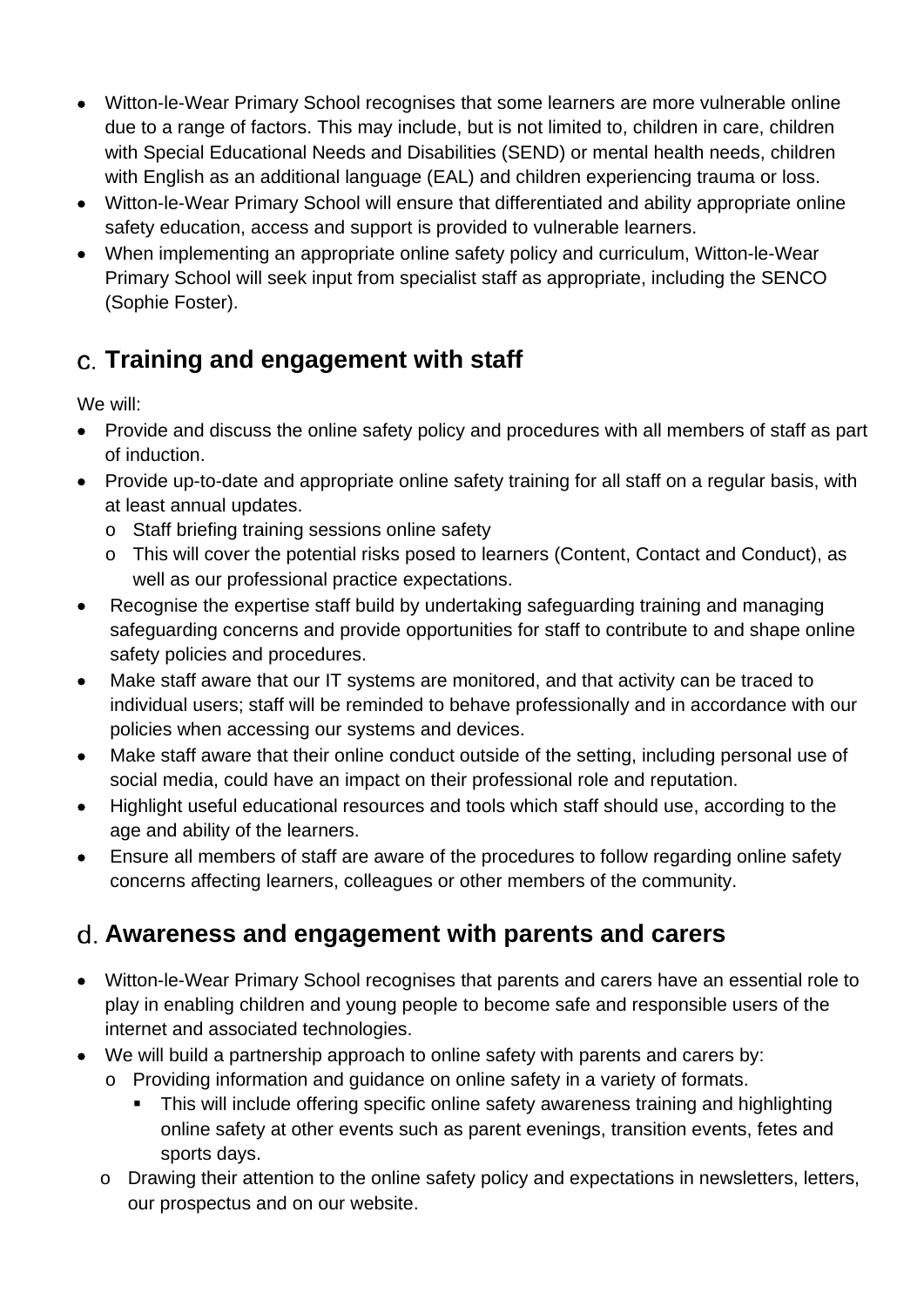- o Requesting that they read online safety information as part of joining our community, for example, within our home school agreement.
- o Requiring them to read our acceptable use policies and discuss the implications with their children.

# <span id="page-10-0"></span>**Reducing Online Risks**

- Witton-le-Wear Primary School recognises that the internet is a constantly changing environment with new apps, devices, websites and material emerging at a rapid pace.
- We will:
	- o Regularly review the methods used to identify, assess and minimise online risks.
	- o Examine emerging technologies for educational benefit and undertake appropriate risk assessments before use in the setting is permitted.
	- o Ensure that appropriate filtering and monitoring is in place and take all reasonable precautions to ensure that users can only access appropriate material.
	- o Due to the global and connected nature of the internet, it is not possible to guarantee that unsuitable material cannot be accessed via our computers or devices.
- All members of the community are made aware of our expectations regarding safe and appropriate behaviour online and the importance of not posting any content, comments, images or videos which could cause harm, distress or offence to members of the community. This is clearly outlined in our acceptable use policies and highlighted through a variety of education and training approaches.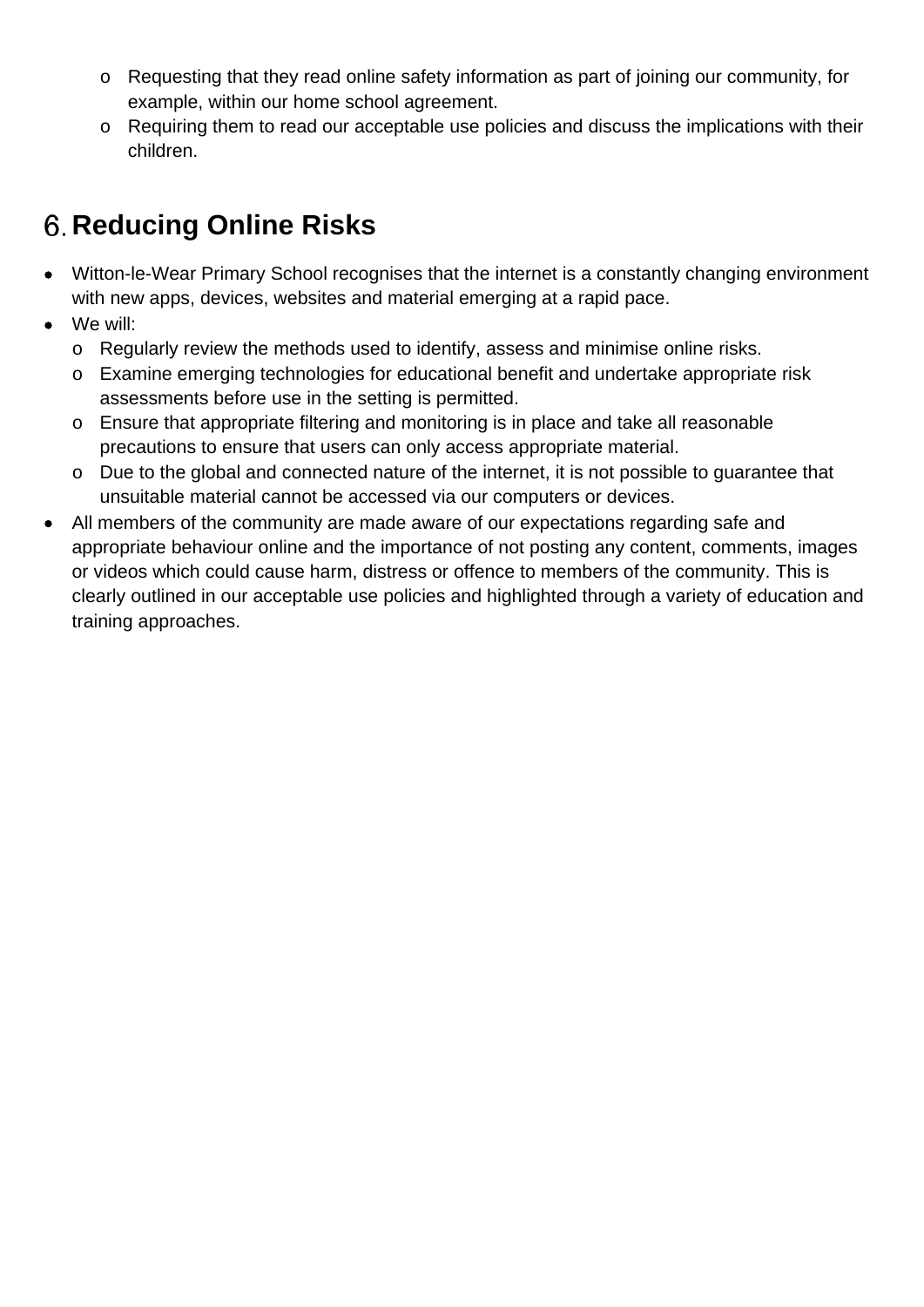# <span id="page-11-0"></span>**Safer Use of Technology**

#### <span id="page-11-1"></span>**Classroom Use**

- Witton-le-Wear Primary School uses a wide range of technology. This includes access to: (
	- o Computers, laptops, iPad's and other digital devices
	- o Internet which may include search engines and educational websites
	- o Learning platform/extranet
	- o Email
	- o Digital cameras, web cams and video cameras.
- All setting owned devices will be used in accordance with our acceptable use policies and with appropriate safety and security measures in place.
	- o Smoothwall is used to monitor online activity throughout the school.
- Members of staff will always evaluate websites, tools and apps fully before use in the classroom or recommending for use at home.
- The setting will use age appropriate search tools following an informed risk assessment, to identify which tool best suits the needs of our community.
	- o The Smoothwall filtering system used in most Durham schools ensures that when using Google it is automatically set to safe search. This reduces but does not eliminate the risk of links to inappropriate content.
- We will ensure that the use of internet-derived materials, by staff and learners, complies with copyright law and acknowledge the source of information.
- Supervision of learners will be appropriate to their age and ability.
	- o **Early Years Foundation Stage and Key Stage 1**
		- Access to the internet will be by adult demonstration, with occasional directly supervised access to specific and approved online materials, which supports the learning outcomes planned for the learners' age and ability.
	- o **Key Stage 2** 
		- **EXECTE:** Learners will use age-appropriate search engines and online tools.
		- **EXECT** Learners will be directed by the teacher to online materials and resources which support the learning outcomes planned for the learners' age and ability.

#### <span id="page-11-2"></span>**Managing Internet Access**

All staff, learners and visitors will read and sign an acceptable use policy before being given access to our computer system, IT resources or internet.

## <span id="page-11-3"></span>**Filtering and Monitoring**

#### **Decision Making** i.

• Witton-le-Wear Primary School governors and leaders have ensured that our setting has age and ability appropriate filtering and monitoring in place, to limit learners' exposure to online risks.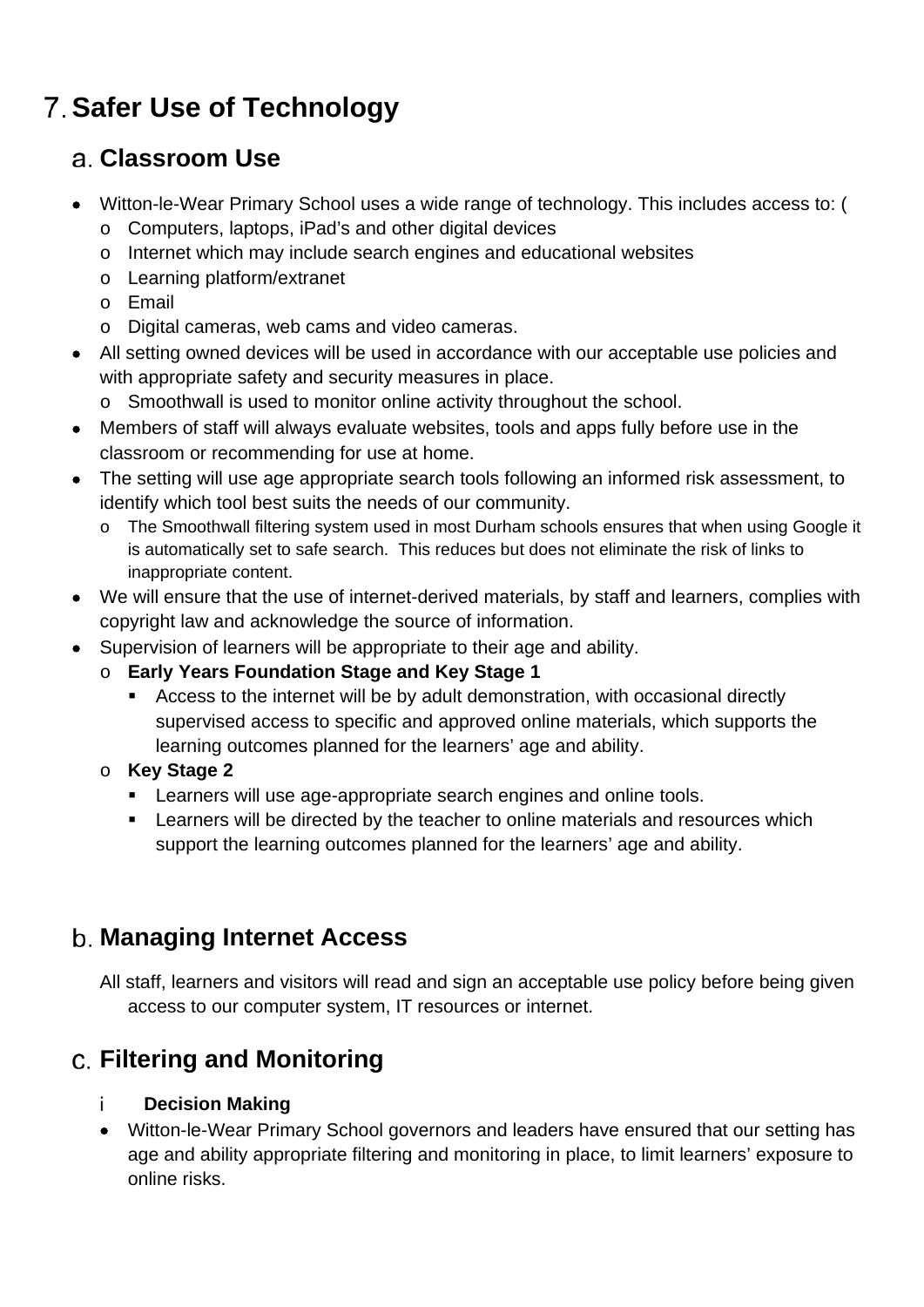- The governors and leaders are aware of the need to prevent "over blocking", as that may unreasonably restrict what can be taught, with regards to online activities and safeguarding.
- Our decision regarding filtering and monitoring has been informed by a risk assessment, considering our specific needs and circumstances.
- Changes to the filtering and monitoring approach will be risk assessed by staff with educational and technical experience and, where appropriate, with consent from the leadership team; all changes to the filtering policy are logged and recorded.
- The leadership team will ensure that regular checks are made to ensure that the filtering and monitoring methods are effective and appropriate.
- All members of staff are aware that they cannot rely on filtering and monitoring alone to safeguard learners; effective classroom management and regular education about safe and responsible use is essential.

#### **Filtering**

- Education broadband connectivity is provided through Durham County Council
- We use Smoothwall which blocks sites which can be categorised as: pornography, racial hatred, extremism, gaming and sites of an illegal nature. Schools should also be aware of the filtering detecting other safeguarding issues, such as self harm, serious violent crime or issues with county lines grooming.
- The filtering system blocks all sites on the **Internet Watch Foundation** (IWF) list.
- All school devices should be connected to a filtered feed. If a school device needs access to additional content, for instance to manage official social media, the filter settings for that device or user should be modified to allow access to that content.
- We work with *ICTSS* to ensure that our filtering policy is continually reviewed.
- If learners discover unsuitable sites, they will be required to:
	- o Turn off monitor/screen and report the concern immediate to a member of staff.
	- o The member of staff will report the concern (including the URL of the site if possible) to the DSL (or deputy) and/or technical staff.
	- o The breach will be recorded and escalated as appropriate.
	- o Parents/carers will be informed of filtering breaches involving their child.
- Any material believed to be illegal will be reported immediately to the appropriate agencies, such as the UK Safer Internet Centre, Durham Police or CEOP.

#### iii **Monitoring**

- We will appropriately monitor internet use on all setting owned or provided internet enabled devices. This is achieved by:
	- o Smoothwall provides reports about usage that could potentially indicate an issue which requires further investigation. Alerting e-mails are sent to The Headteacher and Computing Lead who then takes appropriate action.
- If a concern is identified via monitoring approaches we will:
	- o Notify the DLS/ Deputy DSL and log it in safeguarding concerns file/ CPOMS.
- All users will be informed that use of our systems can be monitored and that all monitoring will be in line with data protection, human rights and privacy legislation.

## <span id="page-12-0"></span>**Managing Personal Data Online**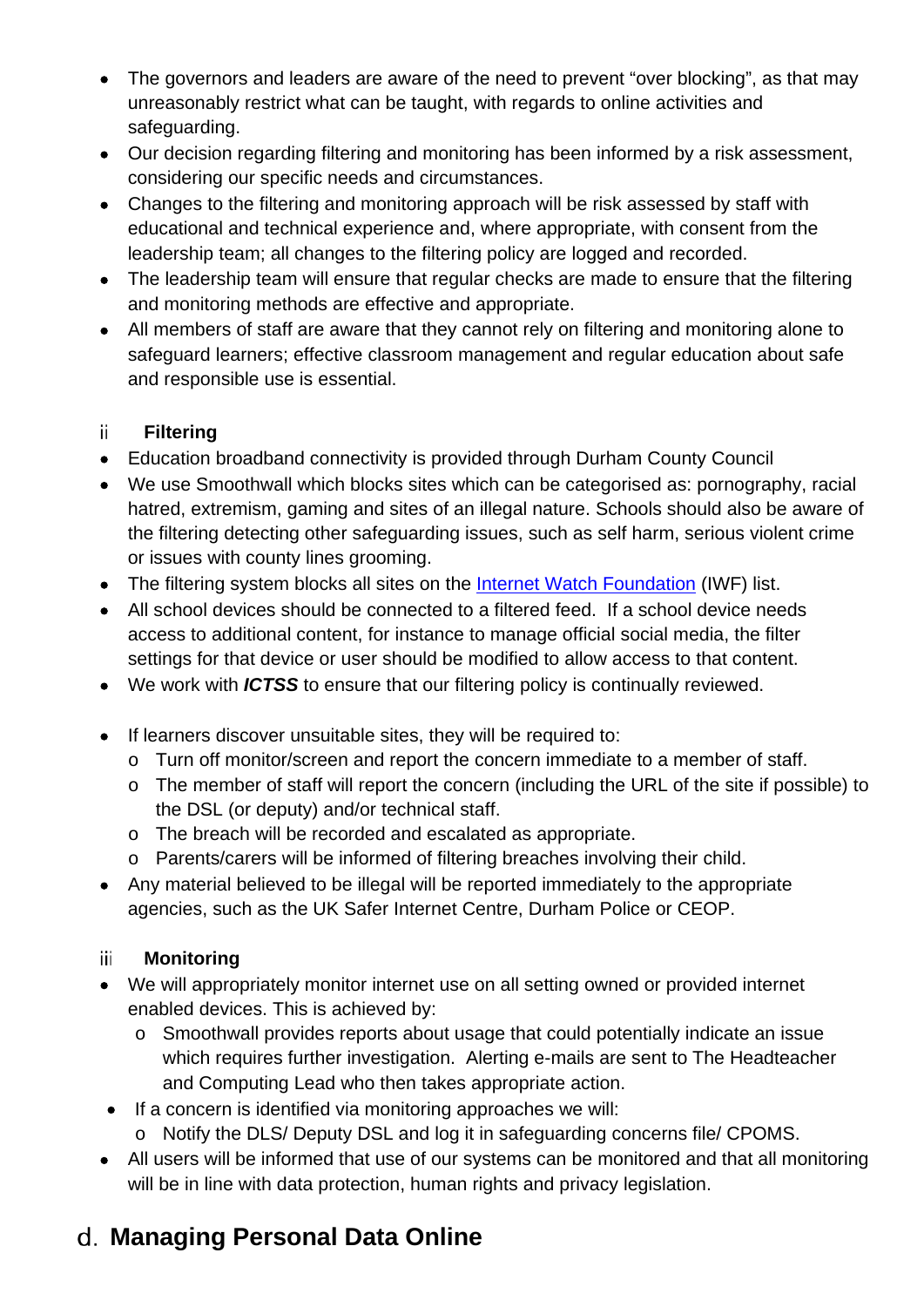- Personal data will be recorded, processed, transferred and made available online in accordance with General Data Protection Regulations and Data Protection legislation.
	- o Full information can be found in our Data Protection policy.

#### <span id="page-13-0"></span>**Security and Management of Information Systems**

- We take appropriate steps to ensure the security of our information systems, including:
	- o Virus protection being updated regularly.
	- o Encryption for personal data sent over the Internet or taken off site (such as via portable media storage) or access via appropriate secure remote access systems.
	- o Not using portable media without specific permission; portable media will be checked by an anti-virus /malware scan before use.
	- o Not downloading unapproved software to work devices or opening unfamiliar email attachments.
	- o Regularly checking files held on our network,
	- o The appropriate use of user logins and passwords to access our network.
		- **Specific user logins and passwords will be enforced for all but the youngest users.**
	- o All users are expected to log off or lock their screens/devices if systems are unattended.

#### <span id="page-13-1"></span>**Passwords**

- All members of staff will have their own unique username and private passwords to access our systems; members of staff are responsible for keeping their password private.
- From Year 3 all learners are provided with their own unique username and password to access our systems; learners are responsible for keeping their password private.
- We require all users to:
	- o Use passwords for access into our system.
	- o Always keep their password private; users must not share it with others or leave it where others can find it.
	- o Not to login as another user at any time.

## <span id="page-13-2"></span>**Managing the Safety of our Website**

- We will ensure that information posted on our website meets the requirements as identified by the Department for Education (DfE).
- We will ensure that our website complies with guidelines for publications including: accessibility; data protection; respect for intellectual property rights; privacy policies and copyright.
- Staff or learners' personal information will not be published on our website; the contact details on the website will be our setting address, email and telephone number.
- The administrator account for our website will be secured with an appropriately strong password.
- We will post appropriate information about safeguarding, including online safety, on our website for members of the community.

## <span id="page-13-3"></span>**Publishing Images and Videos Online**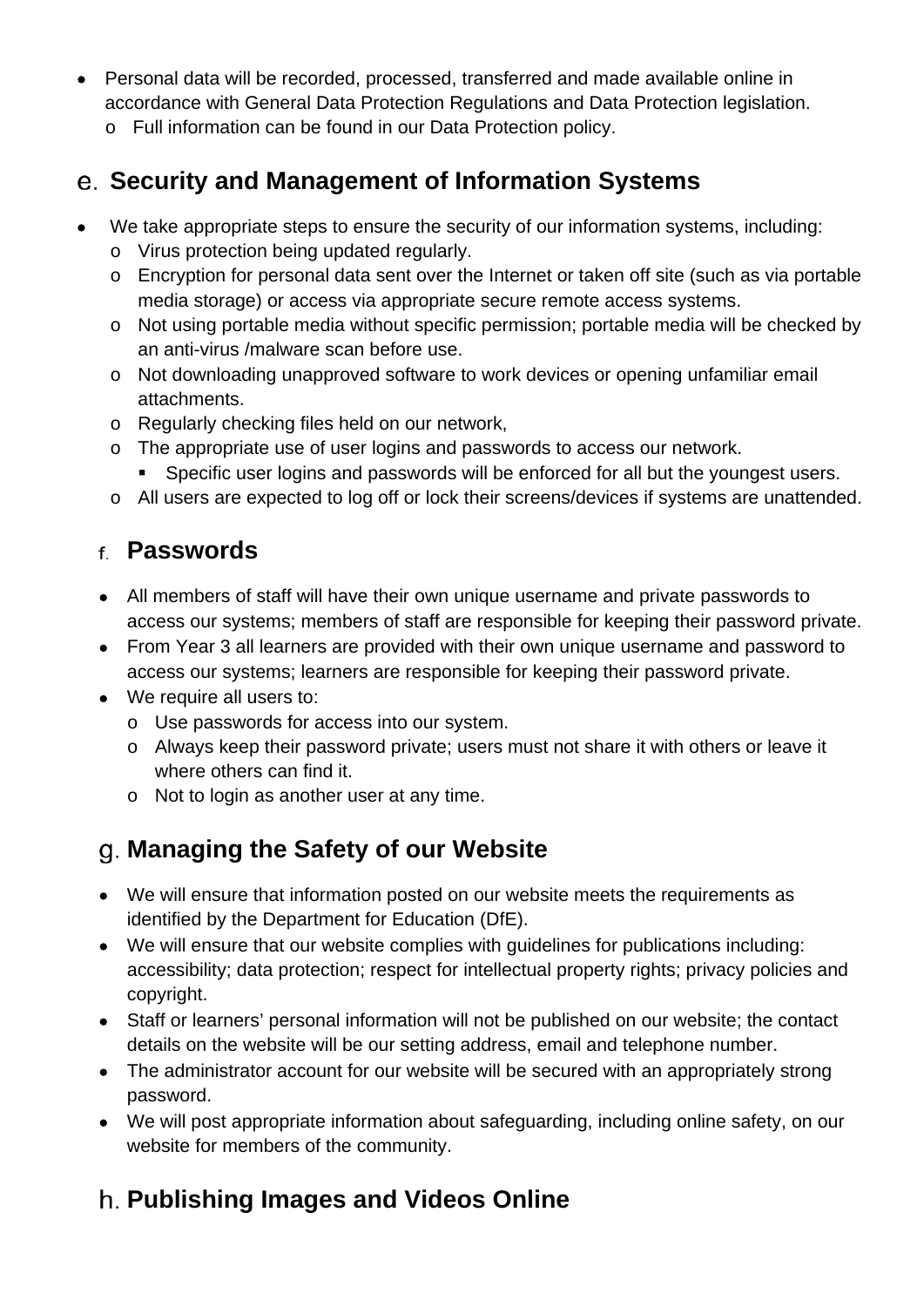• We will ensure that all images and videos shared online are used in accordance with the associated polices, including (but not limited to) the cameras and image use, data security, acceptable use policies, codes of conduct/behaviour, social media and use of personal devices and mobile phones.

### <span id="page-14-0"></span>**Managing Email**

- Access to our email systems will always take place in accordance with data protection legislation and in line with other policies, including confidentiality, acceptable use policies and the code of conduct/behaviour policy.
	- o The forwarding of any chain messages/emails is not permitted.
	- o Spam or junk mail will be blocked and reported to the email provider.
	- o Any electronic communication which contains sensitive or personal information will only be sent using secure and encrypted email.
	- o Setting email addresses and other official contact details will not be used for setting up personal social media accounts.
- Members of the community will immediately tell Steve Whelerton DSL/ Sharon Walker DDSL (if they receive offensive communication, and this will be recorded in our safeguarding files/records.
- Excessive social email use can interfere with teaching and learning and will be restricted; access to external personal email accounts may be blocked on site.

#### i. **Staff email**

- o All members of staff are provided with an email address to use for all official communication.
- Members of staff are encouraged to have an appropriate work life balance when responding to email, especially if communication is taking place between staff, learners and parents.

#### **Learner email** ii l

Learners will use provided email accounts for educational purposes.

- Learners will sign an acceptable use policy and will receive education regarding safe and appropriate email etiquette before access is permitted.
- Whole-class or group email addresses may be used for communication outside of the setting.

## <span id="page-14-1"></span>**Educational use of Videoconferencing and/or Webcams**

- Witton-le-Wear Primary School recognise that videoconferencing */* use of webcams can be a challenging activity but brings a wide range of learning benefits.
	- o All videoconferencing */* webcam equipment will be switched off when not in use and will not be set to auto-answer.
	- o Video conferencing equipment connected to the educational broadband network will use the national E.164 numbering system and display their H.323 ID name; external IP addresses will not be made available to other sites.
	- o Videoconferencing contact details will not be posted publicly.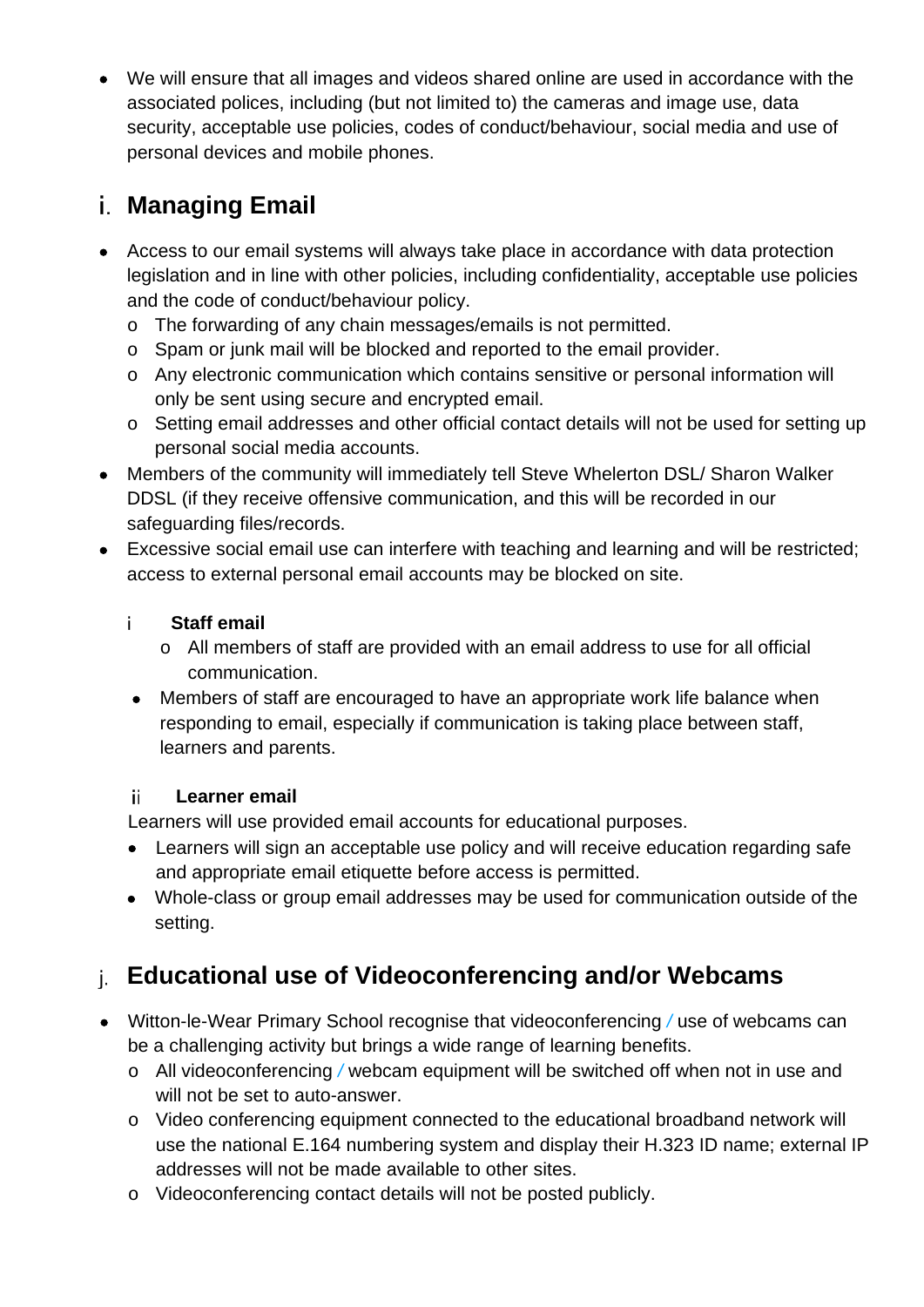- o Videoconferencing equipment will not be taken off the premises without prior permission from the DSL.
- o Staff will ensure that external videoconferencing opportunities and/or tools are suitably risk assessed and will ensure that accounts and systems used to access these events are safe and secure.
- o Video conferencing equipment and webcams will be kept securely and, if necessary, locked away or disabled when not in use.

#### **Users**  j.

- Parents/carers consent will be obtained prior to learners taking part in videoconferencing activities.
- Learners will ask permission from a member of staff before making or answering a videoconference call or message.
- Videoconferencing will be supervised appropriately, according to the learners age and ability.
- Video conferencing will take place via official and approved communication channels following a robust risk assessment.
- Only key administrators will be given access to videoconferencing administration areas or remote-control pages.
- The unique log on and password details for the videoconferencing services will only be issued to members of staff and should be kept securely, to prevent unauthorised access.

#### ii l **Content**

- When recording a videoconference lesson, it should be made clear to all parties at the start of the conference and written permission will be obtained from all participants; the reason for the recording must be given and recorded material will be stored securely.
- If third party materials are included, we will check that recording is permitted to avoid infringing the third-party intellectual property rights.
- We will establish dialogue with other conference participants before taking part in a videoconference; if it is a non-educational site, staff will check that the material they are delivering is appropriate for the learners.

## <span id="page-15-0"></span>**Management of Learning Platforms**

- Witton-le-Wear Primary School uses See Saw as its official learning platform.
- Leaders and staff will regularly monitor the usage of the Learning Platform (LP), including message/communication tools and publishing facilities.
- Only current members of staff, learners and parents will have access to the LP.
- When staff */* learners leave the setting, their account will be disabled or transferred to their new establishment.
- Learners and staff will be advised about acceptable conduct and use when using the LP.
- All users will be mindful of copyright and will only upload appropriate content onto the LP.
- Any concerns about content on the LP will be recorded and dealt with in the following ways:
	- o The user will be asked to remove any material deemed to be inappropriate or offensive.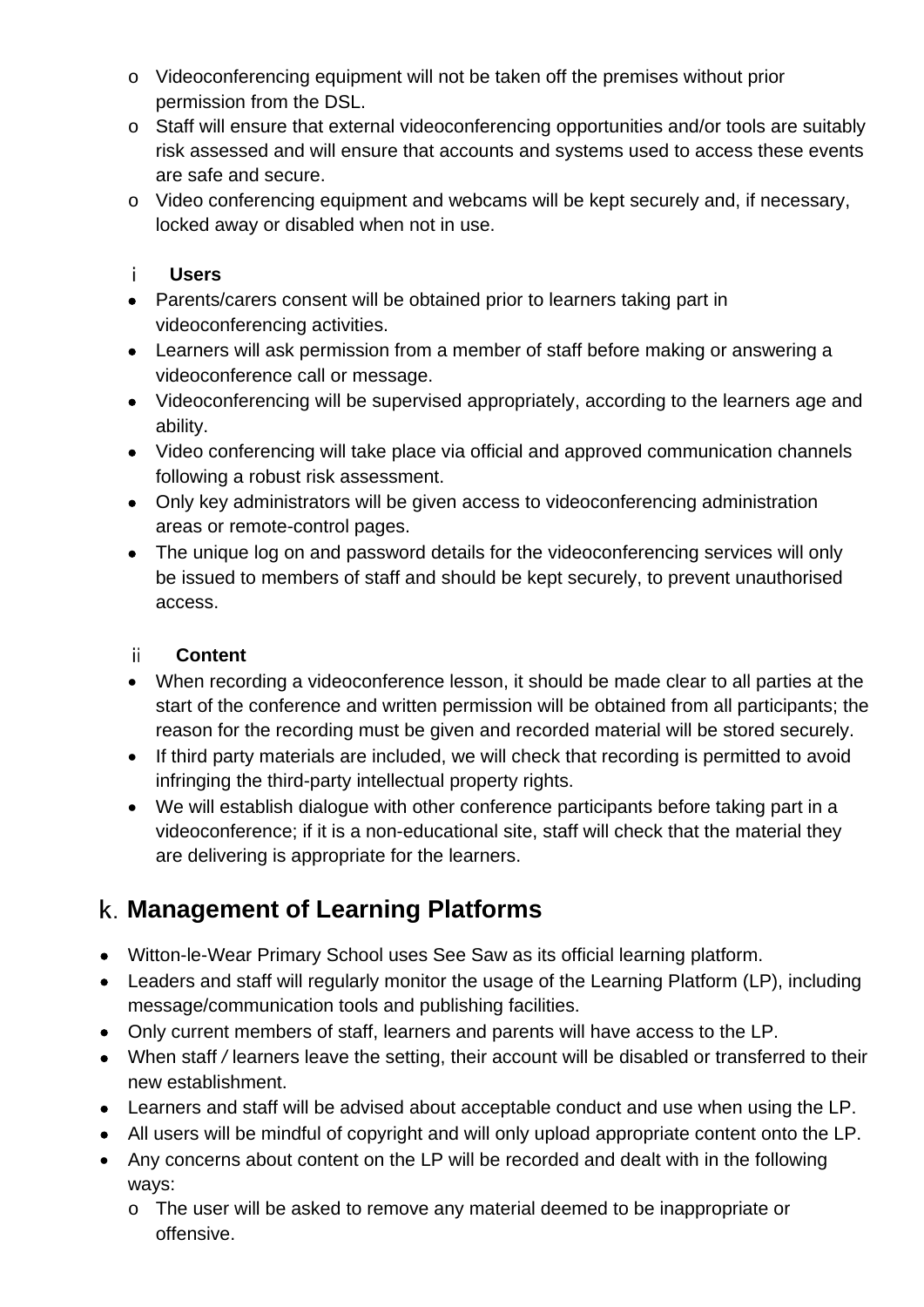- o If the user does not comply, the material will be removed by the site administrator.
- o Access to the LP for the user may be suspended.
- o The user will need to discuss the issues with a member of leadership before reinstatement.
- o A learner's parents/carers may be informed.
- o If the content is illegal, we will respond in line with existing child protection procedures.
- Learners may require editorial approval from a member of staff. This may be given to the learner to fulfil a specific aim and may have a limited time frame.
- A visitor may be invited onto the LP by a member of the leadership; in this instance, there may be an agreed focus or a limited time slot.

### <span id="page-16-0"></span>**Management of Applications (apps) used to Record Children's Progress**

- We use Tapestry and Seesaw to track learners progress and share appropriate information with parents and carers.
- The headteacher is ultimately responsible for the security of any data or images held of children. As such, they will ensure that the use of tracking systems is appropriately risk assessed prior to use, and that they are used in accordance with data protection legislation, including the General Data Protection Regulations (GDPR) and Data Protection legislation.
- To safeguard learners' data:
- o Only school issued devices will be used for apps that record and store learners' personal details, attainment or photographs.
- o Personal staff mobile phones or devices will NOT be used to access or upload content to any apps which record and store learners' personal details, attainment or images.
- o Devices will be appropriately encrypted if taken off site, to reduce the risk of a data security breach in the event of loss or theft.
- o All users will be advised regarding safety measures, such as using strong passwords and logging out of systems.
- o Parents and carers will be informed of the expectations regarding safe and appropriate use, prior to being given access; for example, not sharing passwords or images.

# <span id="page-16-1"></span>**Social Media**

#### <span id="page-16-2"></span>**Expectations**

- The expectations regarding safe and responsible use of social media applies to all members of Witton-le-Wear Primary School community.
- The term social media may include (but is not limited to): blogs; wikis; social networking sites; forums; bulletin boards; online gaming; apps; video/photo sharing sites; chatrooms and instant messenger.
- All members of Witton-le-Wear Primary School community are expected to engage in social media in a positive, safe and responsible manner.
	- o All members of Witton-le-Wear Primary School community are advised not to publish specific and detailed private thoughts, concerns, pictures or messages on any social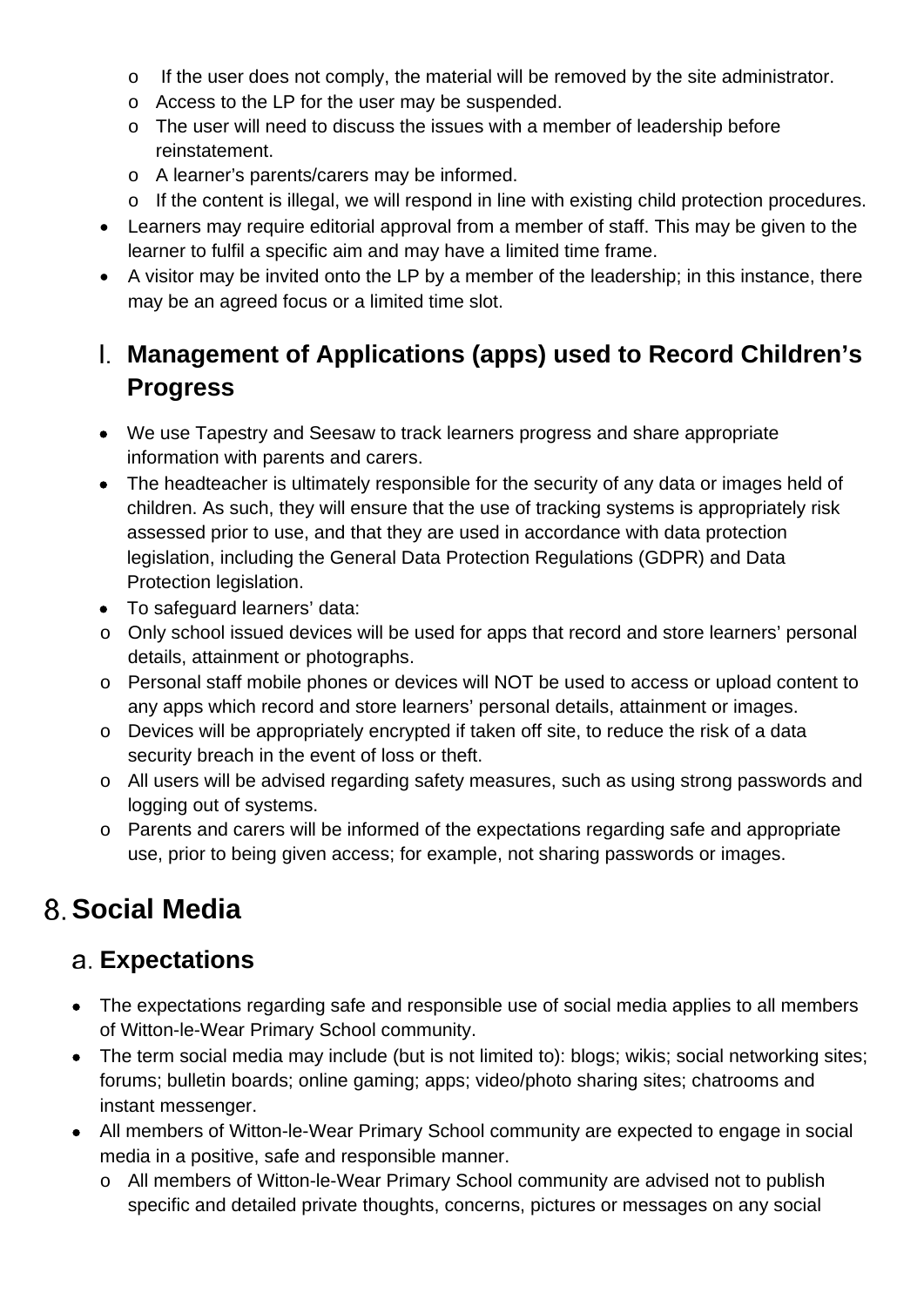media services, especially content that may be considered threatening, hurtful or defamatory to others.

- We will control learner and staff access to social media whilst using setting provided devices and systems on site.
	- o The use of social media during school time for personal use is not permitted for pupils.
	- o Inappropriate or excessive use of social media during setting hours or whilst using setting devices may result in disciplinary or legal action and/or removal of internet facilities.
- Concerns regarding the online conduct of any member of Witton-le-Wear Primary School community on social media, should be reported to the DSL and will be managed in accordance with our anti-bullying, allegations against staff, behaviour and child protection policies.

## <span id="page-17-0"></span>**Staff Personal Use of Social Media**

- The safe and responsible use of social networking, social media and personal publishing sites will be discussed with all members of staff as part of staff induction and will be revisited and communicated via regular staff training opportunities.
- Safe and professional behaviour will be outlined for all members of staff (including volunteers) as part of our code of conduct/behaviour policy as part of acceptable use policy.

#### *Reputation*

- All members of staff are advised that their online conduct on social media can have an impact on their role and reputation within the setting.
	- o Civil, legal or disciplinary action may be taken if staff are found to bring the profession or institution into disrepute, or if something is felt to have undermined confidence in their professional abilities.
- All members of staff are advised to safeguard themselves and their privacy when using social media sites. Advice will be provided to staff via staff training and by sharing appropriate guidance and resources on a regular basis. This will include (but is not limited to):
	- o Setting the privacy levels of their personal sites.
	- o Being aware of location sharing services.
	- o Opting out of public listings on social networking sites.
	- o Logging out of accounts after use.
	- o Keeping passwords safe and confidential.
	- o Ensuring staff do not represent their personal views as that of the setting.
- Members of staff are encouraged not to identify themselves as employees of Witton-le-Wear Primary School on their personal social networking accounts; this is to prevent information on these sites from being linked with the setting, and to safeguard the privacy of staff members.
- All members of staff are encouraged to carefully consider the information, including text and images, they share and post online and to ensure that their social media use is compatible with their professional role and is in accordance our policies and the wider professional and legal framework.
- Information and content that staff members have access to as part of their employment, including photos and personal information about learners and their family members or colleagues will not be shared or discussed on social media sites.
- Members of staff will notify the Leadership Team immediately if they consider that any content shared on social media sites conflicts with their role.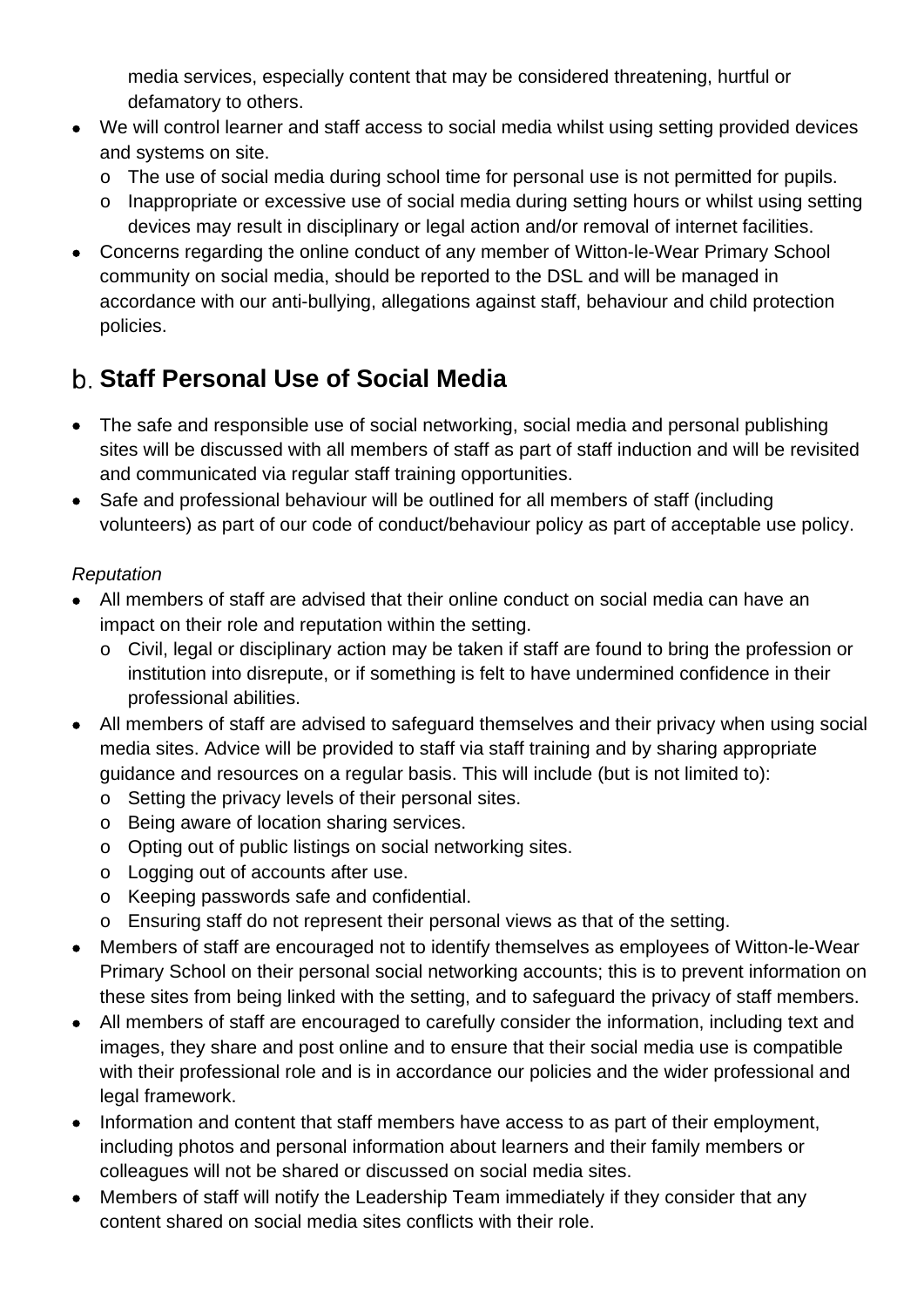*Communicating with learners and parents and carers*

- All members of staff are advised not to communicate with or add as 'friends' any current or past learners or their family members via any personal social media sites, applications or profiles.
	- o Any pre-existing relationships or exceptions that may compromise this, will be discussed with DSL (or deputy).
	- o If ongoing contact with learners is required once they have left the setting, members of staff will be expected to use existing alumni networks or use official setting provided communication tools.
- Staff will not use personal social media accounts to contact learners or parents, nor should any contact be accepted, except in circumstance whereby prior approval has been given by the Head Teacher.
- Any communication from learners and parents received on personal social media accounts will be reported to the DSL (or deputy).

## <span id="page-18-0"></span>**Learners' Personal Use of Social Media**

- Safe and appropriate use of social media will be taught to learners as part of an embedded and progressive education approach, via age appropriate sites and resources.
- We are aware that many popular social media sites state that they are not for children under the age of 13, therefore, we will not create accounts specifically for learners under this age.
- Any concerns regarding learners' use of social media will be dealt with in accordance with existing policies, including anti-bullying and behaviour.
	- o Concerns will be shared with parents/carers as appropriate, particularly when concerning underage use of social media sites, games or tools.
- Learners will be advised:
	- o To consider the benefits and risks of sharing personal details on social media sites which could identify them and/or their location.
	- o To only approve and invite known friends on social media sites and to deny access to others by making profiles private.
	- o Not to meet any online friends without a parent/carer or other responsible adult's permission and only when a trusted adult is present.
	- o To use safe passwords.
	- o To use social media sites which are appropriate for their age and abilities.
	- o How to block and report unwanted communications.
	- o How to report concerns both within the setting and externally.

## <span id="page-18-1"></span>**Official Use of Social Media**

- Witton-le-Wear Primary School official social media channels are:
- *[https://www.facebook.com/pages/category/Elementary-School/Witton-le-Wear-](https://www.facebook.com/pages/category/Elementary-School/Witton-le-Wear-Primary-School-100983912028067/)[Primary-School-100983912028067/](https://www.facebook.com/pages/category/Elementary-School/Witton-le-Wear-Primary-School-100983912028067/)*
- The official use of social media sites only takes place with clear educational or community engagement objectives, with specific intended outcomes.
	- o The official use of social media as a communication tool has been formally risk assessed and approved by the Head Teacher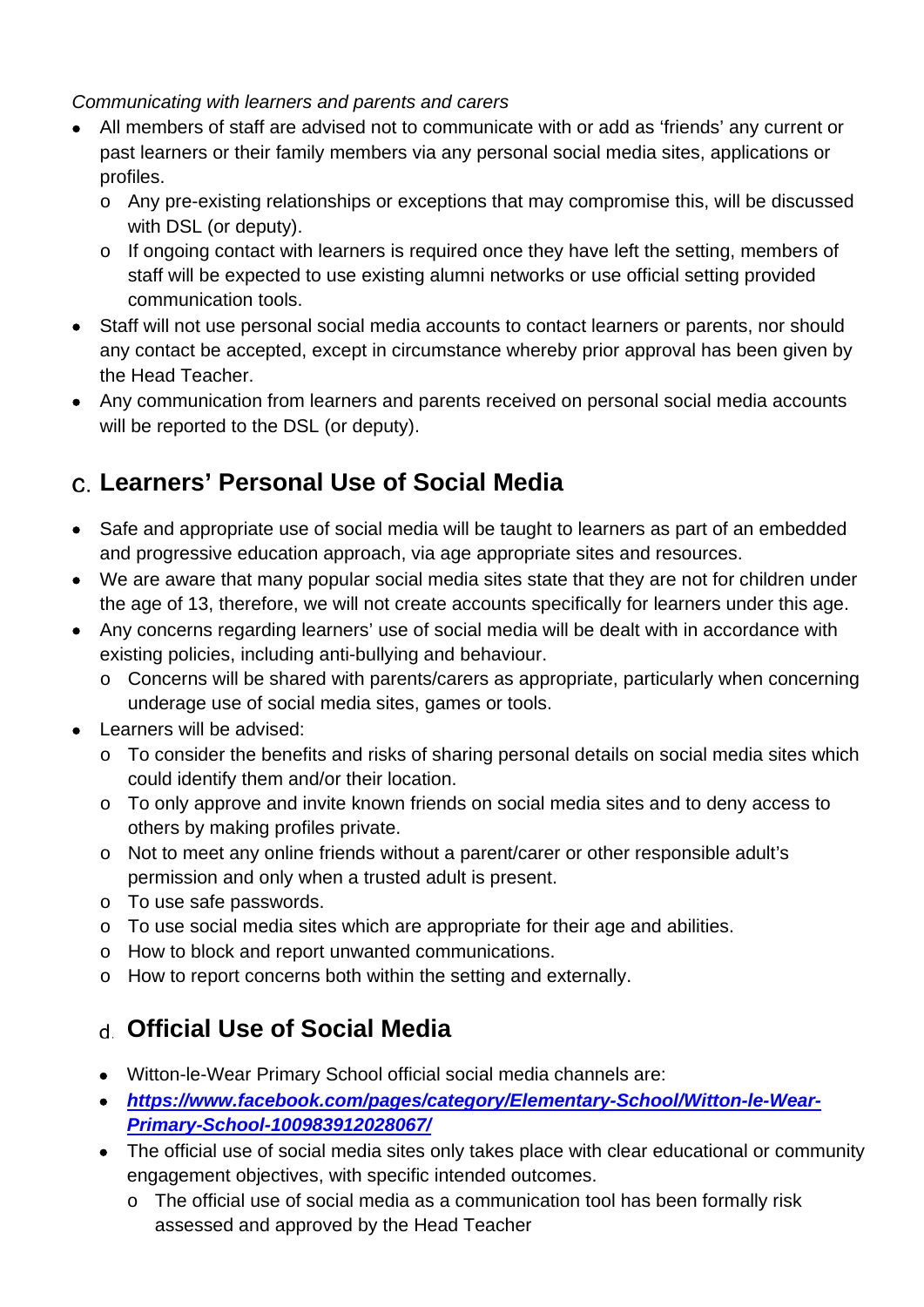- o Leadership staff have access to account information and login details for our social media channels, in case of emergency, such as staff absence.
- Official social media channels have been set up as distinct and dedicated social media sites or accounts for educational or engagement purposes only.
	- o Staff use setting provided email addresses to register for and manage any official social media channels.
	- o Official social media sites are suitably protected and, where possible, linked to our website.
	- o Public communications on behalf of the setting will, where appropriate and possible, be read and agreed by at least one other colleague.
- Official social media use will be conducted in line with existing policies, including: antibullying, image/camera use, data protection, confidentiality and child protection.
	- o All communication on official social media platforms will be clear, transparent and open to scrutiny.
- Parents/carers and learners will be informed of any official social media use, along with expectations for safe use and action taken to safeguard the community.
	- o Only social media tools which have been risk assessed and approved as suitable for educational purposes will be used.
- Parents and carers will be informed of any official social media use with learners; written parental consent will be obtained, as required.
- We will ensure that any official social media use does not exclude members of the community who are unable or unwilling to use social media channels.

#### *Staff expectations*

- Members of staff who follow and/or like our official social media channels will be advised to use dedicated professionals accounts, where possible, to avoid blurring professional boundaries.
- If members of staff are participating in online social media activity as part of their capacity as an employee of the setting, they will:
	- o Sign our social media acceptable use policy.
	- o Always be professional and aware they are an ambassador for the setting.
	- o Make it clear that they do not necessarily speak on behalf of the setting.
	- o Always be responsible, credible, fair and honest, and consider how the information being published could be perceived or shared.
	- o Always act within the legal frameworks they would adhere to within the workplace, including: libel, defamation, confidentiality, copyright, data protection and equalities laws.
	- o Ensure that they have appropriate consent before sharing images on the official social media channel.
	- o Not disclose information, make commitments or engage in activities on behalf of the setting, unless they are authorised to do so.
	- o Not engage with any direct or private messaging with current, or past, learners, parents and carers.
	- o Inform their line manager, Head Teacher of any concerns, such as criticism, inappropriate content or contact from learners.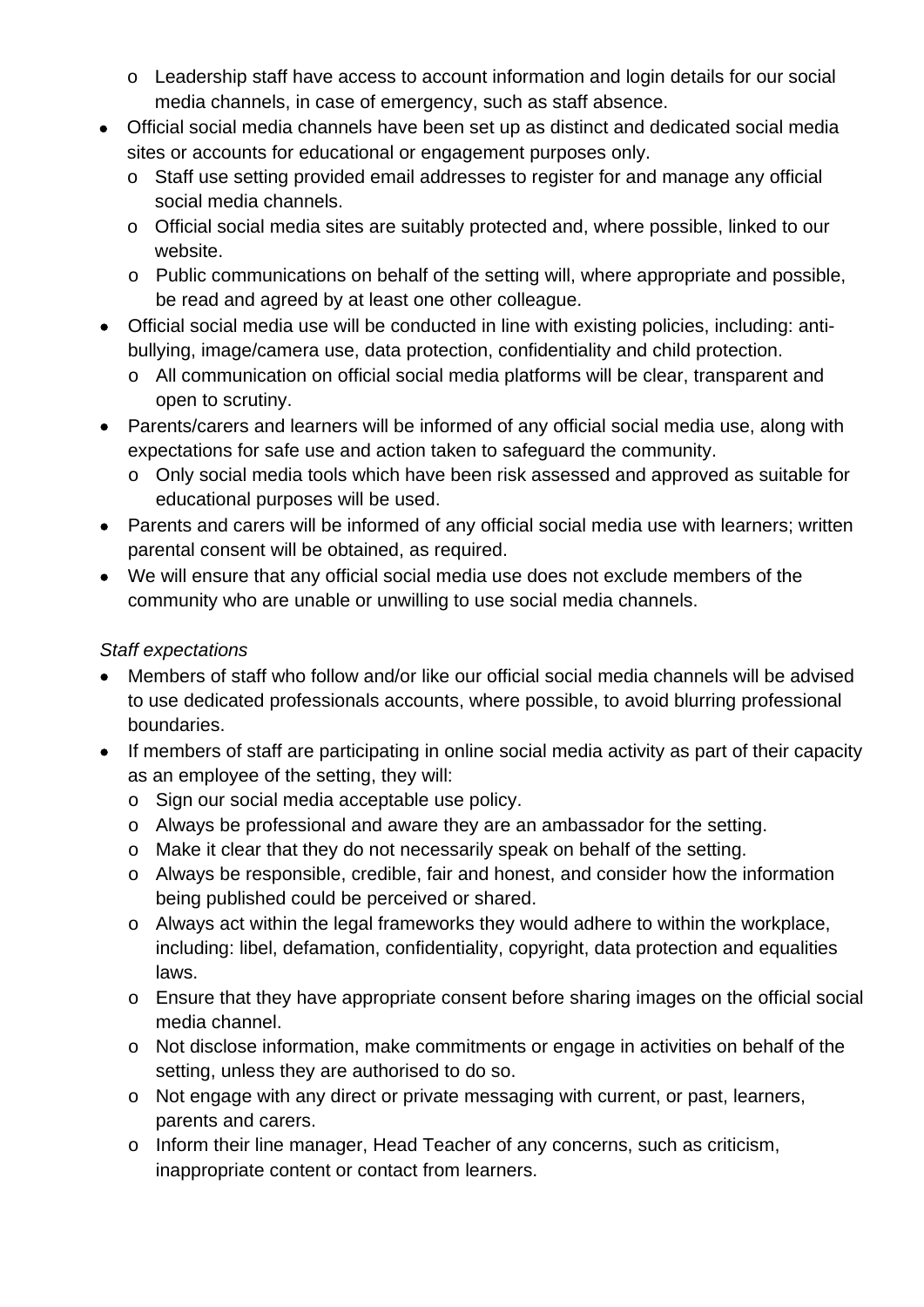# <span id="page-20-0"></span>**Use of Personal Devices and Mobile Phones**

• Witton-le-Wear Primary School recognises that personal communication through mobile technologies is an accepted part of everyday life for learners, staff and parents/carers, but technologies need to be used safely and appropriately within the setting.

### <span id="page-20-1"></span>**Expectations**

- All use of personal devices (including but not limited to; tablets, games consoles and 'smart' watches) and mobile phones will take place in accordance with the law and other appropriate policies, such as anti-bullying, behaviour and child protection.
- Electronic devices of any kind that are brought onto site are the responsibility of the user.
	- o All members of Witton-le-Wear Primary School community are advised to take steps to protect their mobile phones or devices from loss, theft or damage; we accept no responsibility for the loss, theft or damage of such items on our premises.
	- o All members of Witton-le-Wear Primary School community are advised to use passwords/pin numbers to ensure that unauthorised calls or actions cannot be made on their phones or devices; passwords and pin numbers should be kept confidential and mobile phones and personal devices should not be shared.
- Mobile phones and personal devices are not permitted to be used in specific areas within the site such as changing rooms, toilets and swimming pools.
- The sending of abusive or inappropriate messages or content via mobile phones or personal devices is forbidden by any member of the community; any breaches will be dealt with as part of our behaviour policy.
- All members of Witton-le-Wear Primary School community are advised to ensure that their mobile phones and personal devices do not contain any content which may be offensive, derogatory or would otherwise contravene our behaviour or child protection policies.
- All members of Witton-le-Wear Primary School community are reminded that taking covert images typically under clothing (Upskirting) is illegal and will be dealt with as part of the discipline policy.

## <span id="page-20-2"></span>**Staff Use of Personal Devices and Mobile Phones**

- Members of staff will ensure that use of personal phones and devices takes place in accordance with the law, as well as relevant policy and procedures, such as: confidentiality, child protection, data security and acceptable use.
- Staff will be advised to:
	- o Keep mobile phones and personal devices in a safe and secure place (Desk/ staffroom) during lesson time.
	- o Keep mobile phones and personal devices switched off or switched to 'silent' mode during lesson times.
	- o Ensure that Bluetooth or other forms of communication (such as 'airdrop') are hidden or disabled during lesson times.
	- o Not use personal devices during teaching periods, unless permission has been given by the Head Teacher, such as in emergency circumstances.
	- o Ensure that any content bought onto site via mobile phones and personal devices are compatible with their professional role and expectations.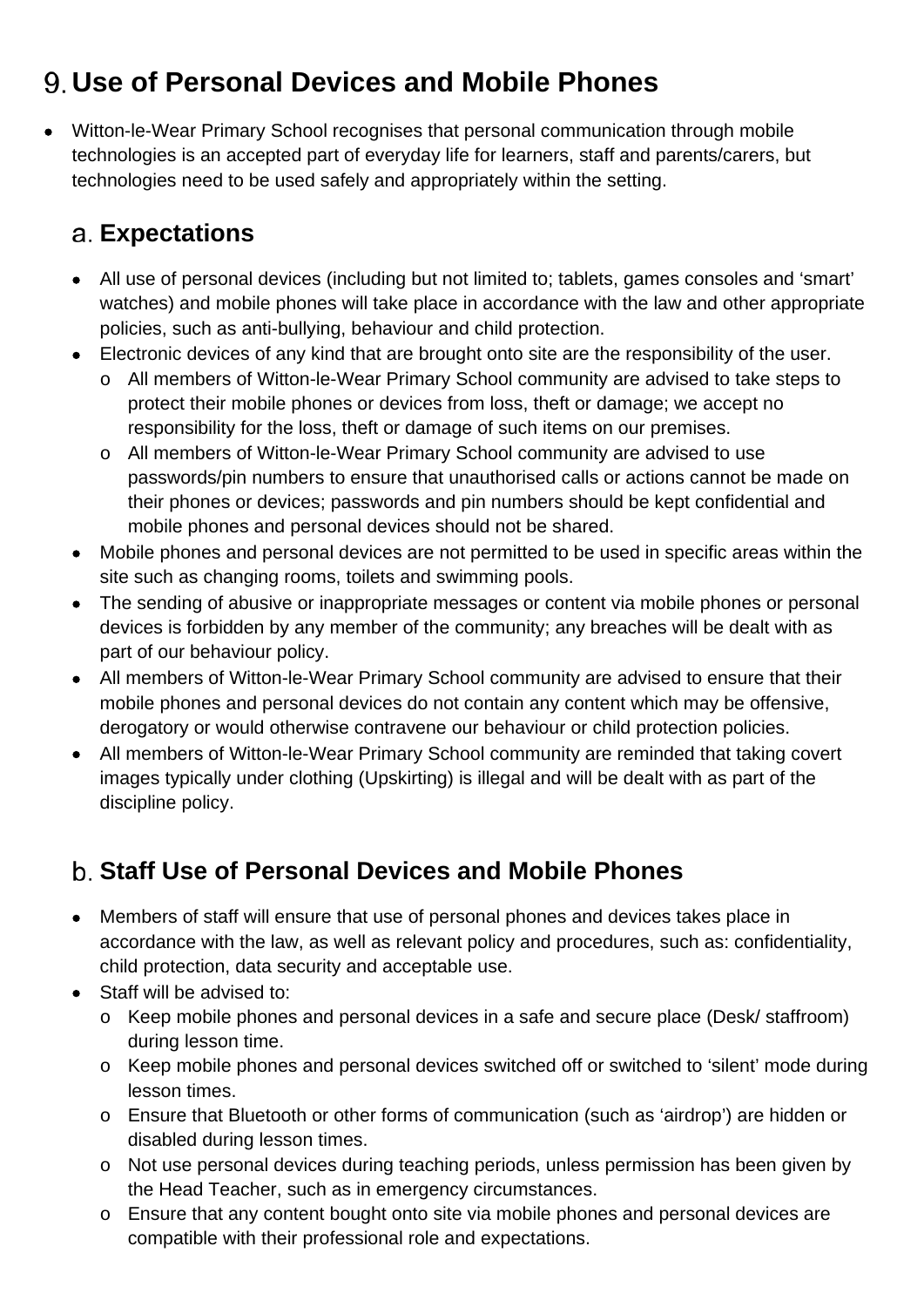- Members of staff are NOT permitted to use their own personal phones or devices for contacting learners or parents and carers.
	- o Any pre-existing relationships, which could undermine this, will be discussed with the Head Teacher.
- Staff will not use personal devices:
	- o To take photos or videos of learners and will only use work-provided equipment for this purpose.
	- o Directly with learners and will only use work-provided equipment during lessons/educational activities.
- If a member of staff breaches our policy, action will be taken in line with our code of conduct/staff behaviour and allegations policy
	- o If a member of staff is thought to have illegal content saved or stored on a mobile phone or personal device, or have committed a criminal offence, the police will be contacted.

## <span id="page-21-0"></span>**Learners' Use of Personal Devices and Mobile Phones**

- Learners will be educated regarding the safe and appropriate use of personal devices and mobile phones and will be made aware of boundaries and consequences.
- Witton-le-Wear Primary School expects learners' personal devices and mobile phones to be kept at home.
- If a learner needs to contact his/her parents or carers they will be allowed to use a the office phone.
	- o Parents are advised to contact their child via the setting office; exceptions may be permitted on a case-by-case basis, as approved by the Head Teacher
- Mobile phones or personal devices will not be used by learners during lessons or formal educational time unless as part of an approved and directed curriculum-based activity with consent from a member of staff.
	- o The use of personal mobile phones or devices for a specific education purpose does not mean that blanket use is permitted.
	- o If members of staff have an educational reason to allow learners to use their mobile phones or personal devices as part of an educational activity, it will only take place when approved by the Head Teacher.
- Mobile phones and personal devices must not be taken into examinations.
	- o Learners found in possession of a mobile phone or personal device during an SATs will be reported to the appropriate examining body. This may result in the withdrawal from either that examination or all examinations.
- If a learner breaches the policy, the phone or device will be confiscated and will be held in a secure place. Class Teacher's desk.
	- o Staff may confiscate a learner's mobile phone or device if they believe it is being used to contravene our behaviour or bullying policy or could contain youth produced sexual imagery (sexting).
	- o Mobile phones and devices that have been confiscated will be released to parents or carers at the end of the school day.
	- o If there is suspicion that material on a learner's personal device or mobile phone may be illegal or may provide evidence relating to a criminal offence, the device will be handed over to the police for further investigation.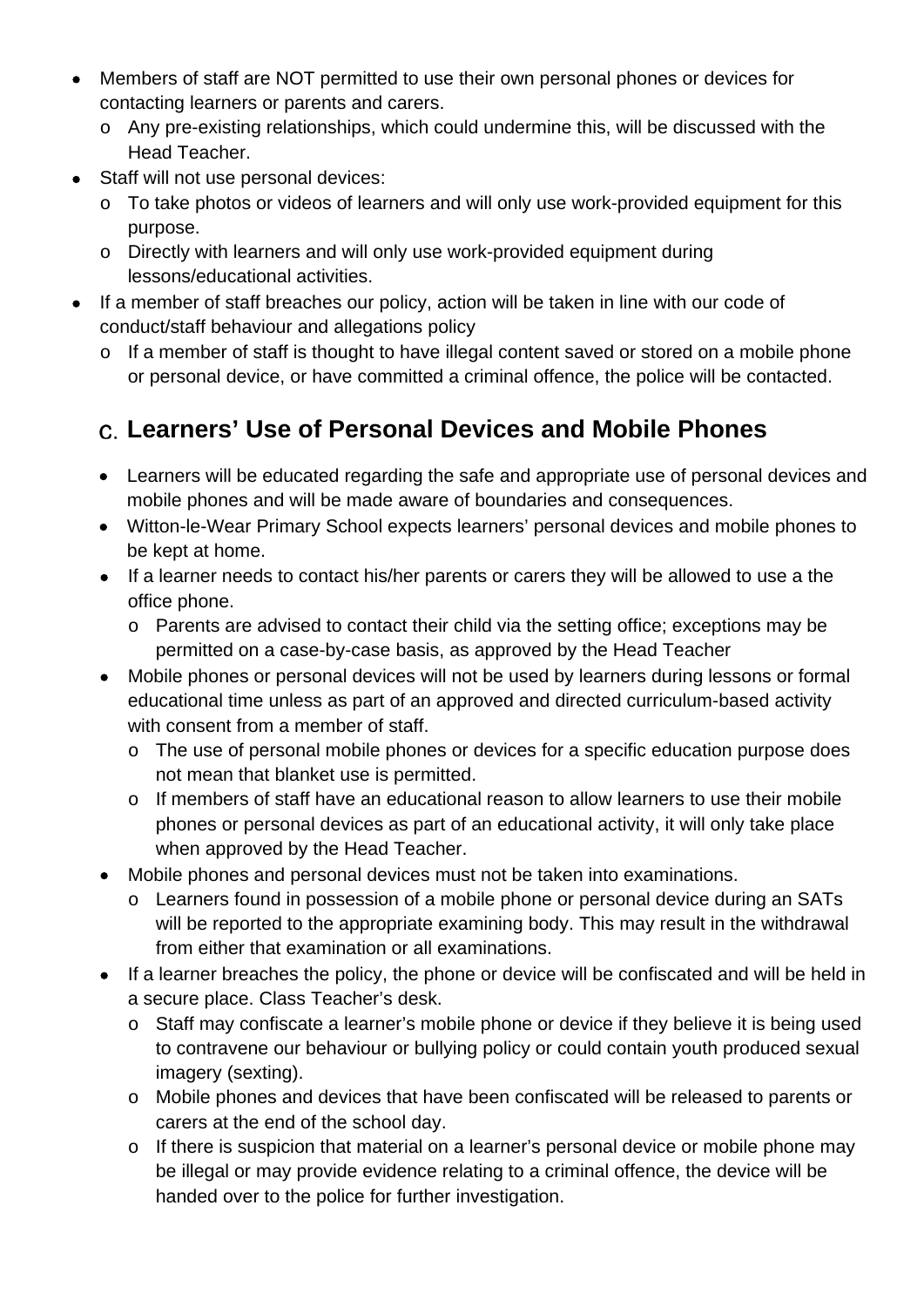## <span id="page-22-0"></span>**Visitors' Use of Personal Devices and Mobile Phones**

- Parents/carers and visitors (including volunteers and contractors) must use their mobile phones and personal devices in accordance with our acceptable use policy and other associated policies, such as: anti-bullying, behaviour, child protection and image use.
- We will ensure appropriate signage and information is displayed and provided to inform parents, carers and visitors of expectations of use.
- Members of staff are expected to challenge visitors if they have concerns and will always inform the DSL (or deputy) of any breaches our policy.

#### <span id="page-22-1"></span>**Officially provided mobile phones and devices**

- Members of staff will be issued with a work phone number and email address, where contact with learners or parents/carers is required.
- Setting mobile phones and devices will be suitably protected via a passcode/password/PIN and must only be accessed or used by members of staff.
- Setting mobile phones and devices will always be used in accordance with the acceptable use policy and other relevant policies.

# <span id="page-22-2"></span>**Responding to Online Safety Incidents and Concerns**

- All members of the community will be made aware of the reporting procedure for online safety concerns, including: breaches of filtering, youth produced sexual imagery (sexting), cyberbullying and illegal content.
- All members of the community must respect confidentiality and the need to follow the official procedures for reporting concerns.
	- o Learners, parents and staff will be informed of our complaints procedure and staff will be made aware of the whistleblowing procedure.
- We require staff, parents, carers and learners to work in partnership to resolve online safety issues.
- After any investigations are completed, we will debrief, identify lessons learnt and implement any policy or curriculum changes as required.
- The school will follow the NSPCC quidance on when to contact the Police available here :[https://www.npcc.police.uk/documents/Children%20and%20Young%20people/When%20to%20c](https://www.npcc.police.uk/documents/Children%20and%20Young%20people/When%20to%20call%20the%20police%20guidance%20for%20schools%20and%20colleges.pdf) [all%20the%20police%20guidance%20for%20schools%20and%20colleges.pdf](https://www.npcc.police.uk/documents/Children%20and%20Young%20people/When%20to%20call%20the%20police%20guidance%20for%20schools%20and%20colleges.pdf)
- If an incident or concern needs to be passed beyond our community (for example, if other local settings are involved or the public may be at risk), the DSL will speak with Durham Police first to ensure that potential investigations are not compromised.

## <span id="page-22-3"></span>**Concerns about Learners' Welfare**

- The DSL (or deputy) will be informed of any online safety incidents involving safeguarding or child protection concerns.
	- o The DSL (or deputy) will record these issues in line with our child protection policy.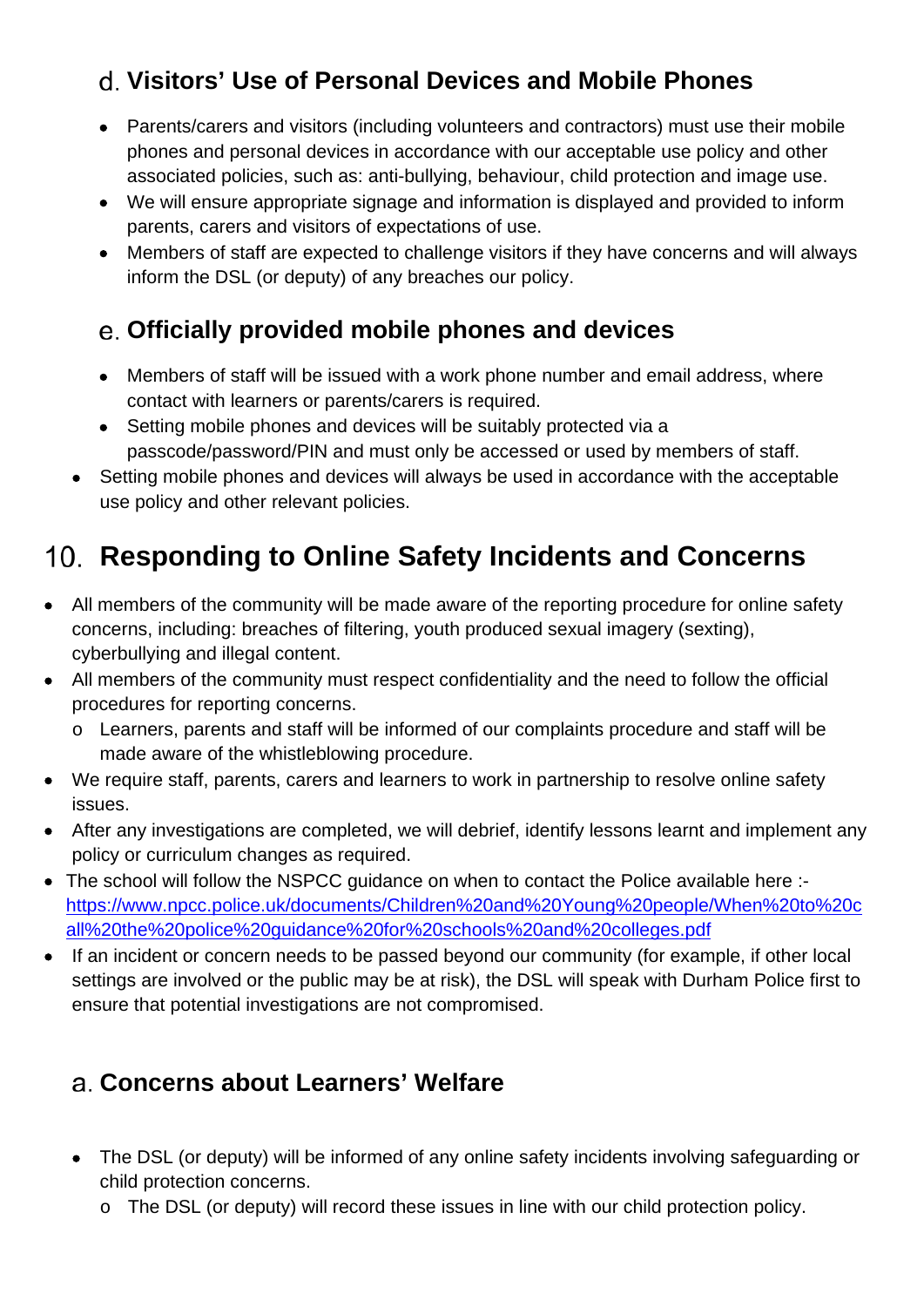- The DSL (or deputy) will ensure that online safety concerns are escalated and reported to relevant agencies in line with the DSCP thresholds and procedures.
- We will inform parents and carers of online safety incidents or concerns involving their child, as and when required.

### <span id="page-23-0"></span>**Staff Misuse**

- Any complaint about staff misuse will be referred to the Head Teacher, in accordance with the safeguarding policy.
- Issues which do not meet the threshold requiring reporting to the LADO will be recorded in the schools record of low level concerns.
- Any allegations regarding a member of staff's online conduct reaching the threshold will be discussed with the LADO (Local Authority Designated Officer).
- Appropriate action will be taken in accordance with our staff behaviour policy/code of conduct.

# <span id="page-23-1"></span>**Procedures for Responding to Specific Online Incidents or Concerns**

#### <span id="page-23-2"></span>**Online Sexual Violence and Sexual Harassment between Children**

- Our setting has accessed and understood ["Sexual violence and sexual harassment](https://www.gov.uk/government/publications/sexual-violence-and-sexual-harassment-between-children-in-schools-and-colleges)  [between children in schools and colleges"](https://www.gov.uk/government/publications/sexual-violence-and-sexual-harassment-between-children-in-schools-and-colleges) (2021) guidance and part 5 of 'Keeping children safe in education' 2021.
- Witton-le-Wear Primary School recognises that sexual violence and sexual harassment between children can take place online. Examples may include; non-consensual sharing of sexual images and videos, sexualised online bullying, online coercion and threats, unwanted sexual comments and messages on social media, and online sexual exploitation.
	- o Full details of how we will respond to concerns relating to sexual violence and sexual harassment between children can be found within our child protection and anti-bullying policy.
- Witton-le-Wear Primary School recognises that internet brings the potential for the impact of any sexual violence and sexual harassment concerns to extend further than the local community, and for a victim or alleged perpetrator to become marginalised and excluded by online communities.
- Witton-le-Wear Primary School also recognises the potential for repeat victimisation in the future if abusive content continues to exist somewhere online.
- Witton-le-Wear Primary School will ensure that all members of the community are made aware of the potential social, psychological and criminal consequences of online sexual violence and sexual harassment between children by implementing a range of age and ability appropriate educational methods as part of our PSHE and RSE curriculum.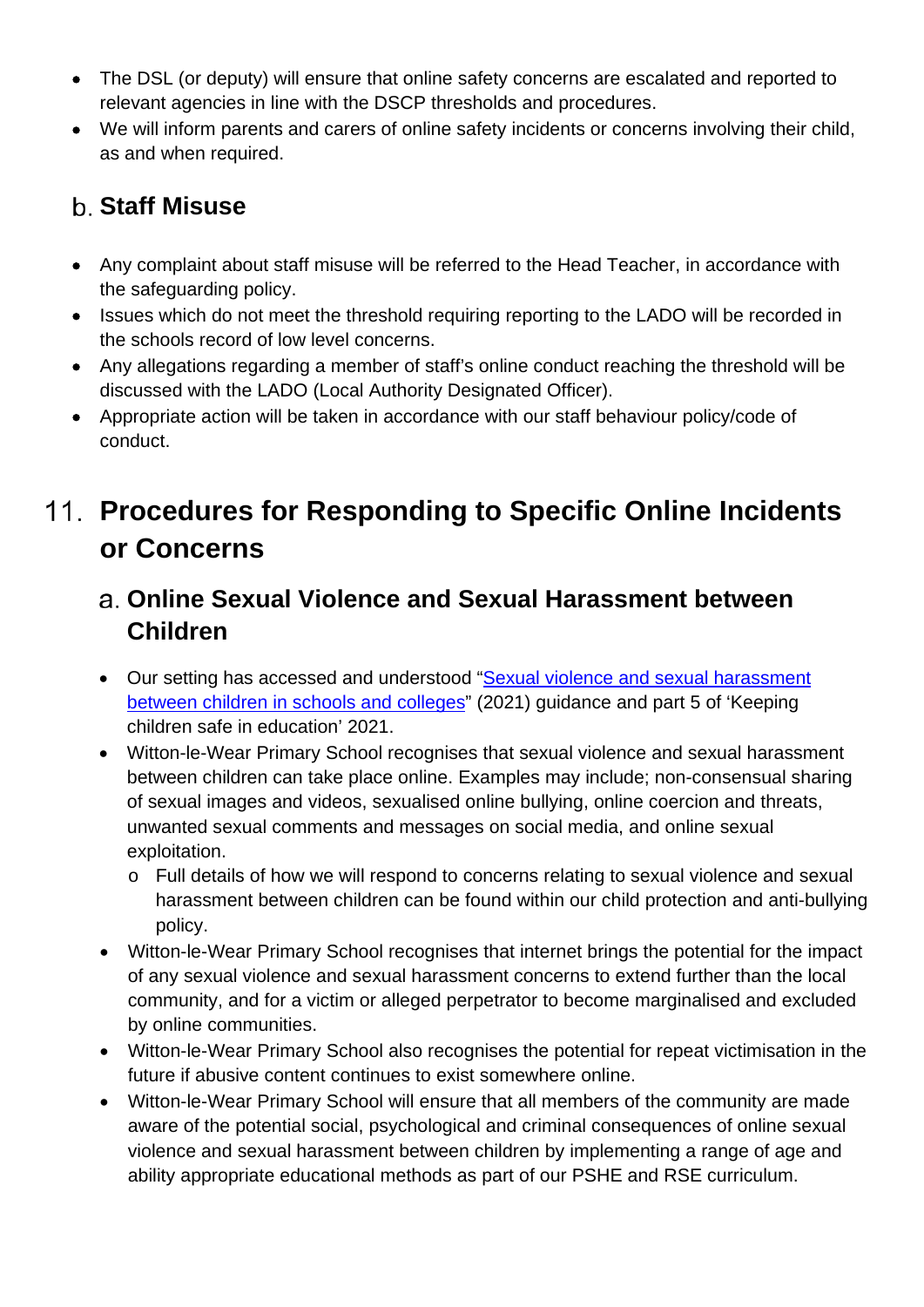- We will ensure that all members of the community are aware of sources of support regarding online sexual violence and sexual harassment between children.
- We will respond to concerns regarding online sexual violence and sexual harassment between children, regardless of whether the incident took place on our premises or using our equipment.
- If made aware of online sexual violence and sexual harassment, we will:
	- o Immediately notify the DSL (or deputy) and act in accordance with our child protection and anti-bullying policies.
	- o If content is contained on learners electronic devices, they will be managed in accordance with the DfE ['searching screening and confiscation'](https://www.gov.uk/government/publications/searching-screening-and-confiscation) advice.
	- o Provide the necessary safeguards and support for all learners involved, such as offering specific advice on blocking, reporting and removing online content, as well as providing appropriate counselling/pastoral support.
	- o Implement appropriate sanctions in accordance with our behaviour policy.
	- o Inform parents and carers, if appropriate, about the incident and how it is being managed.
	- o If appropriate, make a referral to partner agencies, such as First Contact and/or the Police.
	- o If the concern involves children and young people at a different educational setting, work in partnership with other DSLs to ensure appropriate safeguarding action is taken in the wider local community.
		- **If a criminal offence has been committed, the DSL (or deputy) will discuss this with** Durham Police first to ensure that investigations are not compromised.
	- o Review the handling of any incidents to ensure that best practice was implemented, and policies/procedures are appropriate.

#### **Youth Produced Sexual Imagery ("Nudes")**

- Witton-le-Wear Primary School recognises youth produced sexual imagery (known as "nudes") as a safeguarding issue; all concerns will be reported to and dealt with by the DSL (or deputy).
- This section only applies to YP under the age of 18 creating/sharing/receiving nudes of a YP. It does not apply to children sharing adult pornography.
- On any occasion when an adult is in possession of or is sharing an illegal image of a YP – this will always be an urgent police matter.
- We will follow the advice set out by UKCIS here [https://www.gov.uk/government/publications/sharing-nudes-and-semi-nudes-advice](https://www.gov.uk/government/publications/sharing-nudes-and-semi-nudes-advice-for-education-settings-working-with-children-and-young-people)[for-education-settings-working-with-children-and-young-people](https://www.gov.uk/government/publications/sharing-nudes-and-semi-nudes-advice-for-education-settings-working-with-children-and-young-people) a summary of the guidance is now an appendix of the school safeguarding policy.
- Witton-le-Wear Primary School will ensure that all members of the community are made aware of the potential social, psychological and criminal consequences of 'sexting' by implementing preventative approaches, via a range of age and ability appropriate educational methods.
- We will ensure that all members of the community are aware of sources of support regarding youth produced sexual imagery.
- We will respond to concerns regarding youth produced sexual imagery, regardless of whether the incident took place on site or using setting provided or personal equipment.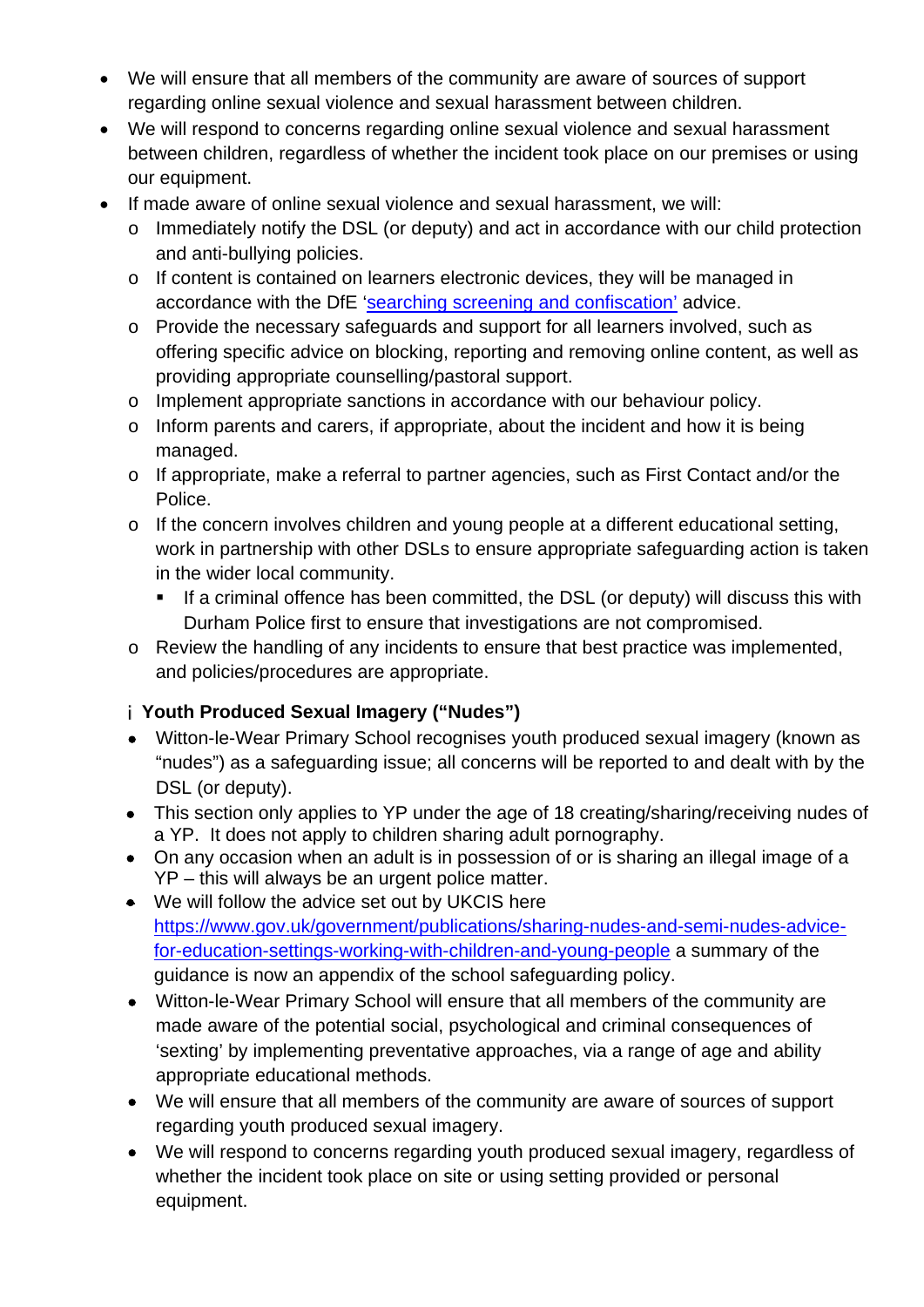• We will review the handling of any incidents to ensure that best practice was implemented; the leadership team will also review and update any management procedures, where necessary.

## <span id="page-25-0"></span>**Online Child Sexual Abuse and Exploitation**

- Witton-le-Wear Primary School will ensure that all members of the community are aware of online child sexual abuse, including: exploitation and grooming; the consequences; possible approaches which may be employed by offenders to target children and how to respond to concerns.
- Witton-le-Wear Primary School recognises online child sexual abuse and exploitation (including criminal exploitation) as a safeguarding issue and, as such, all concerns will be reported to and dealt with by the DSL (or deputy).
- Schools are reminded that a criminal offence has been committed if a person aged 18 or over intentionally communicates with a child under 16, who the adult does not reasonably believe to be 16 or over, if the communication is sexual or if it is intended to encourage the child to make a communication which is sexual. The offence will be committed whether or not the child communicates with the adult. This is the offence of sexual communication with a child under section 67 of the Serious Crime Act 2015
- We will implement preventative approaches for online child sexual abuse and exploitation (including criminal exploitation) via a range of age and ability appropriate education for learners, staff and parents/carers.
- We will ensure that all members of the community are aware of the support available regarding online child sexual abuse and exploitation (including criminal exploitation), both locally and nationally.
- We will ensure that the 'Click CEOP' report button is visible and available to learners and other members of our community. This will be available in the school's website. If made aware of incident involving online child sexual abuse and we will:
	- o Act in accordance with our child protection policies and the relevant Durham SCP procedures.
	- o If appropriate, store any devices involved securely.
	- o Make a referral to First Contact (if required/appropriate) and immediately inform Durham police via 101, or 999 if a child is at immediate risk.
	- o Carry out a risk assessment which considers any vulnerabilities of learner(s) involved (including carrying out relevant checks with other agencies).
	- o Inform parents/carers about the incident and how it is being managed.
	- o Provide the necessary safeguards and support for learners, such as, offering counselling or pastoral support.
	- o Review the handling of any incidents to ensure that best practice is implemented; leadership team will review and update any management procedures, where necessary.
- We will respond to concerns regarding online child sexual abuse and exploitation (including criminal exploitation), regardless of whether the incident took place on our premises or using setting provided or personal equipment.
	- o Where possible, learners will be involved in decision making and if appropriate, will be empowered to report concerns such as via the Click CEOP report: [www.ceop.police.uk/safety-centre/](http://www.ceop.police.uk/safety-centre/)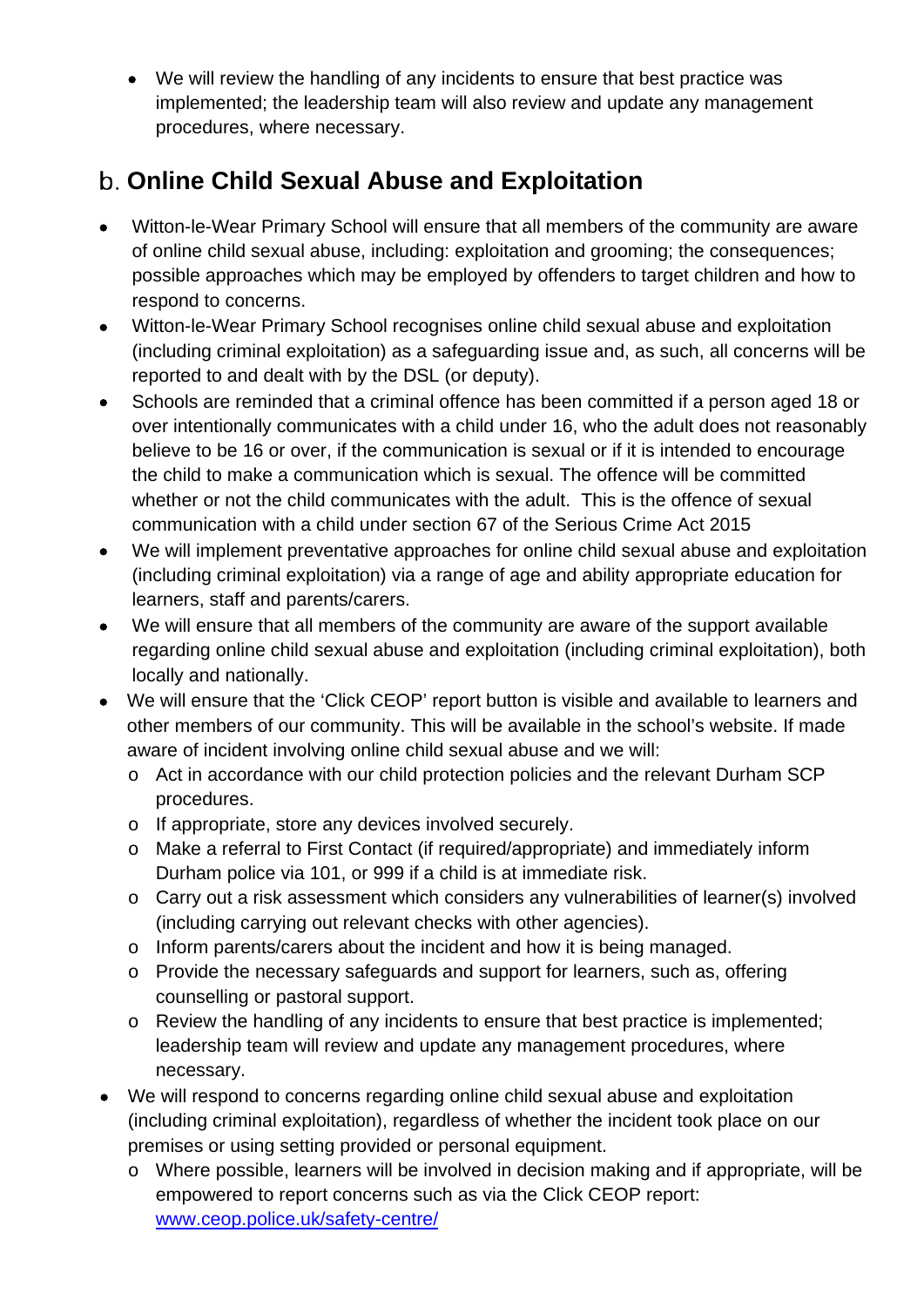- If we are unclear whether a criminal offence has been committed, the DSL (or deputy) will obtain advice immediately through the Education Durham or Durham Police.
- If learners at other setting are believed to have been targeted, the DSL (or deputy) will seek support from Durham Police and/or Education Durham first to ensure that potential investigations are not compromised.

## <span id="page-26-0"></span>**Indecent Images of Children (IIOC)**

- Witton-le-Wear Primary School will ensure that all members of the community are made aware of the possible consequences of accessing Indecent Images of Children (IIOC).
- We will respond to concerns regarding IIOC on our equipment and/or personal equipment, even if access took place off site.
- We will seek to prevent accidental access to IIOC by using an Internet Service Provider (ISP) which subscribes to the Internet Watch Foundation block list and by implementing appropriate filtering, firewalls and anti-spam software.
- If we are unclear if a criminal offence has been committed, the DSL (or deputy) will obtain advice immediately through Durham Police and/or the Education Safeguarding Team.
- If made aware of IIOC, we will:
	- o Act in accordance with our child protection policy and the relevant Durham SCP procedures.
	- o Store any devices involved securely.
	- o Immediately inform appropriate organisations, such as CEOP, Durham Police or the LADO.
- If made aware that a member of staff or a learner has been inadvertently exposed to indecent images of children, we will:
	- o Ensure that the DSL (or deputy) is informed.
	- o Ensure that the URLs (webpage addresses) which contain the suspect images are reported to the Internet Watch Foundation via [www.iwf.org.uk](https://www.iwf.org.uk/) .
	- o Ensure that any copies that exist of the image, for example in emails, are deleted.
	- o Report concerns, as appropriate to parents and carers.
- If made aware that indecent images of children have been found on the setting provided devices, we will:
	- o Ensure that the DSL (or deputy) is informed.
	- o Ensure that the URLs (webpage addresses) which contain the suspect images are reported to the Internet Watch Foundation via [www.iwf.org.uk](https://www.iwf.org.uk/) .
	- o Ensure that any copies that exist of the image, for example, in emails, are deleted.
	- o Inform the Police via 101 (999 if there is an immediate risk of harm) and First Contact
	- o Only store copies of images (securely, where no one else has access to them and delete all other copies) at the request of the police only.
	- o Report concerns, as appropriate to parents and carers.
- If made aware that a member of staff is in possession of indecent images of children on setting provided devices, we will: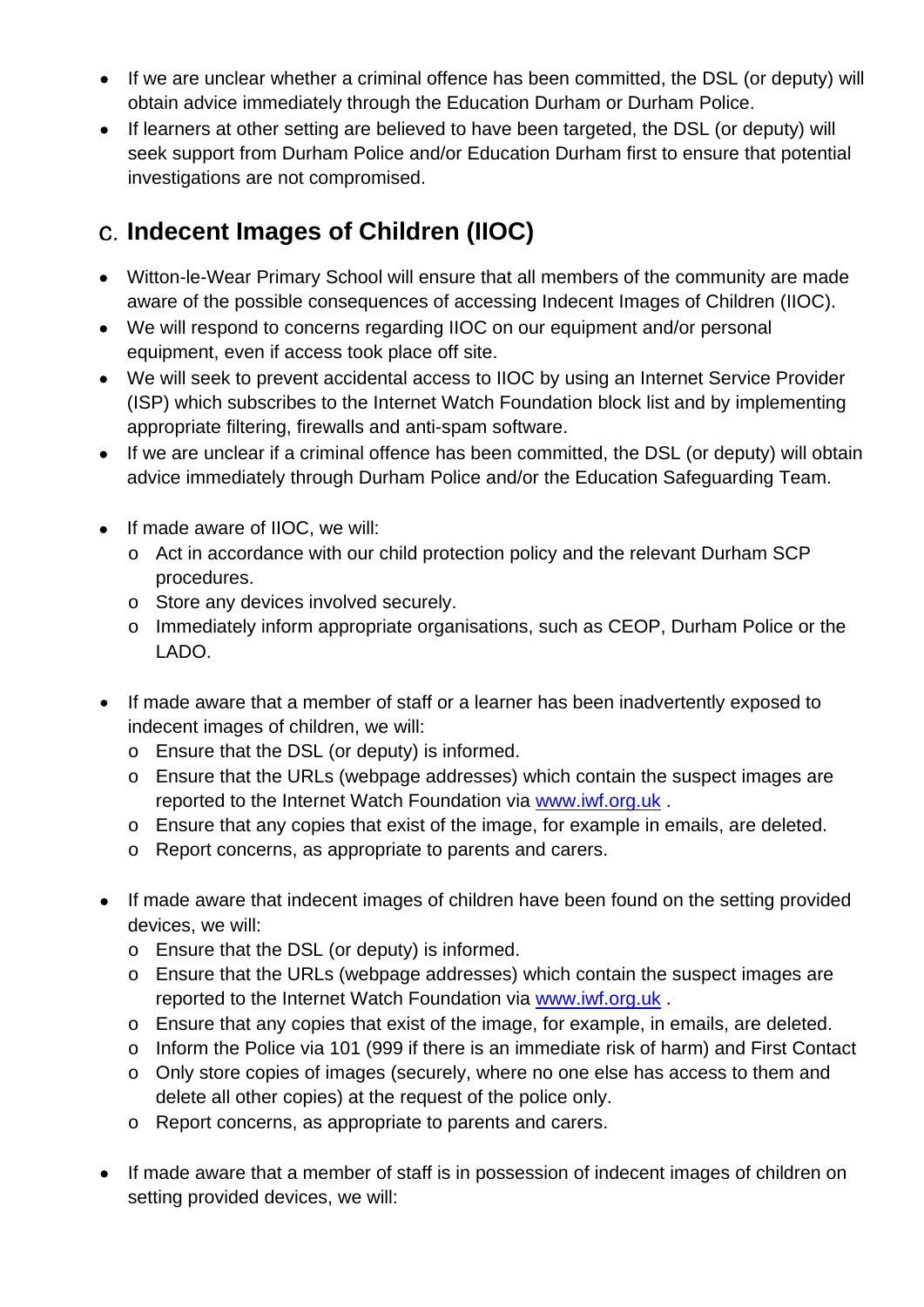- $\circ$  Ensure that the Head Teacher is informed in line with our managing allegations against staff policy.
- o Inform the Local Authority Designated Officer (LADO) and other relevant organisations in accordance with our managing allegations against staff policy.
- o Quarantine any devices until police advice has been sought.

## <span id="page-27-0"></span>**Child Criminal Exploitation – Including County Lines**

• All staff need to be aware of the indicators that a child may be at risk from, or involved with Child Criminal Exploitation (CCE) and note that this can be facilitated through the use of technology. Further details are in the schools safeguarding policy.

## **Cyberbullying**

- Cyberbullying, along with all other forms of bullying, will not be tolerated at Witton-le-Wear Primary School
- Full details of how we will respond to cyberbullying are set out in our anti-bullying policy.

## <span id="page-27-1"></span>**Online Hate**

- Online hate content, directed towards or posted by, specific members of the community will not be tolerated at Witton-le-Wear Primary School and will be responded to in line with existing policies, including anti-bullying and behaviour.
- All members of the community will be advised to report online hate in accordance with relevant policies and procedures.
- The Police will be contacted if a criminal offence is suspected.
- If we are unclear on how to respond, or whether a criminal offence has been committed, the DSL (or deputy) will obtain advice through First Contact or Durham Police

•

## <span id="page-27-2"></span>**Online Radicalisation and Extremism**

- We will take all reasonable precautions to ensure that learners and staff are safe from terrorist and extremist material when accessing the internet on site.
- If we are concerned that a child or parent/carer may be at risk of radicalisation online, the DSL (or deputy) will be informed immediately, and action will be taken in line with our child protection policy.
- If we are concerned that member of staff may be at risk of radicalisation online, the Head Teacher will be informed immediately, and action will be taken in line with the child protection and allegations policies.

# <span id="page-27-3"></span>**Useful Links for Educational Settings**

#### **Education Durham**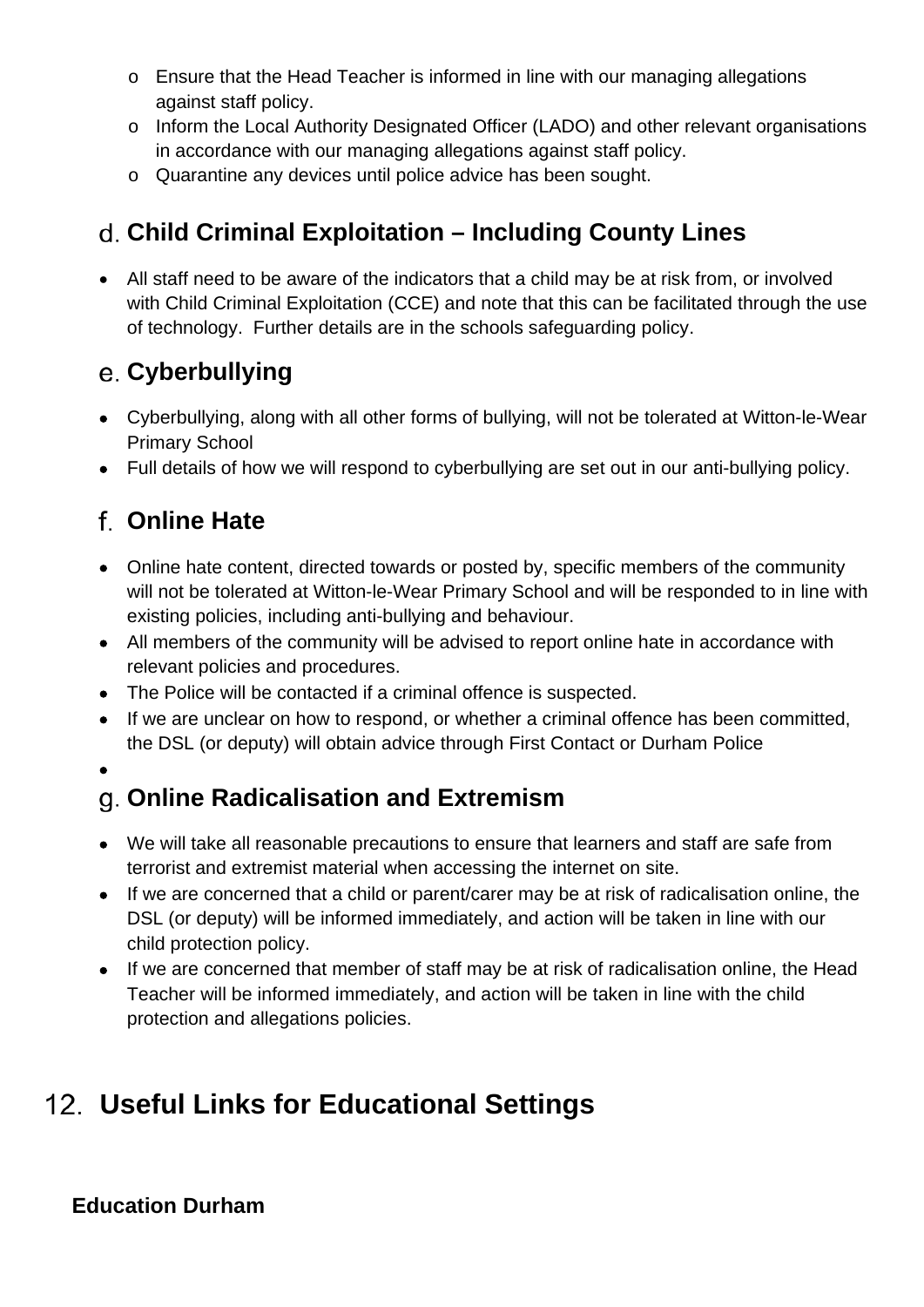• Paul Hodgkinson, EDA with responsibility for Online Safety. 03000265841 [\(paul.hodgkinson@durham.gov.uk\)](mailto:paul.hodgkinson@durham.gov.uk)

#### **Durham SCB**

http://www.durham-scp.org.uk/

#### **Durham Police:**

In an emergency (a life is in danger or a crime in progress) dial 999. For other non-urgent enquiries contact the Police via 101

NSPCC have produced a useful guide about detailing at what point The Police should be contacted.

[https://www.npcc.police.uk/documents/Children%20and%20Young%20people/When%20to%20c](https://www.npcc.police.uk/documents/Children%20and%20Young%20people/When%20to%20call%20the%20police%20guidance%20for%20schools%20and%20colleges.pdf) [all%20the%20police%20guidance%20for%20schools%20and%20colleges.pdf](https://www.npcc.police.uk/documents/Children%20and%20Young%20people/When%20to%20call%20the%20police%20guidance%20for%20schools%20and%20colleges.pdf)

Prevent Officer – Steven Holden but referrals should be made through First Contact.

#### **Other:**

- ICTSS helpdesk 03000 261100
- Sharon Lewis / Carol Glasper (LADO) 03000 268838